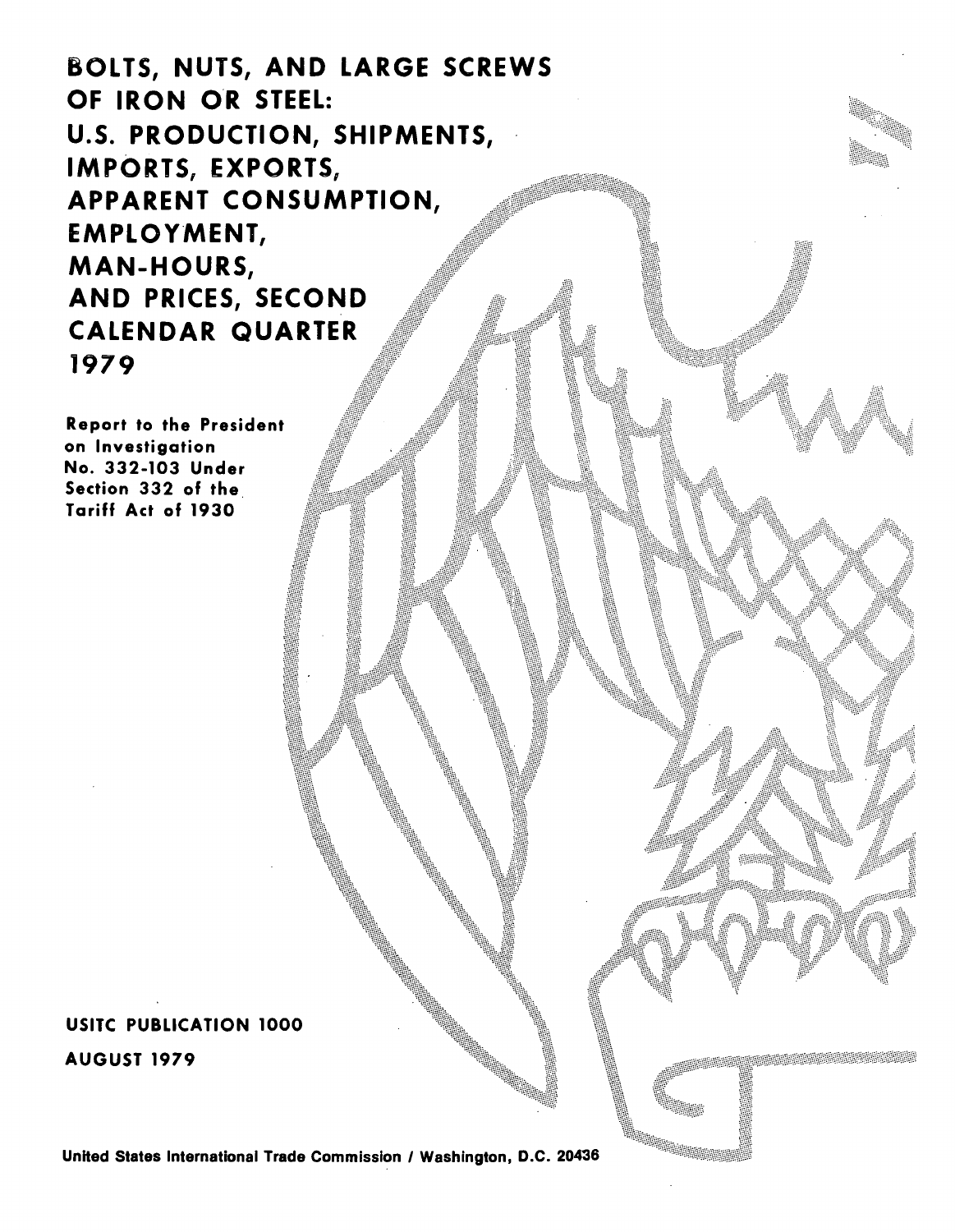## UNITED STATES INTERNATIONAL TRADE COMMISSION

### **COMMISSIONERS**

Joseph 0. Parker, Chairman Bill Alberger, Vice Chairman George M. Moore Catherine Bedell Paula Stern

Kenneth R. Mason, Secretary to the Commission

This report was prepared principally by

James M. Brandon and Therese Palmer, Minerals and Metals Division

> Office of Industries Norris A. Lynch, Director

Address all communications to Office of the Secretary United States International Trade Commission Washington, D.C. 20436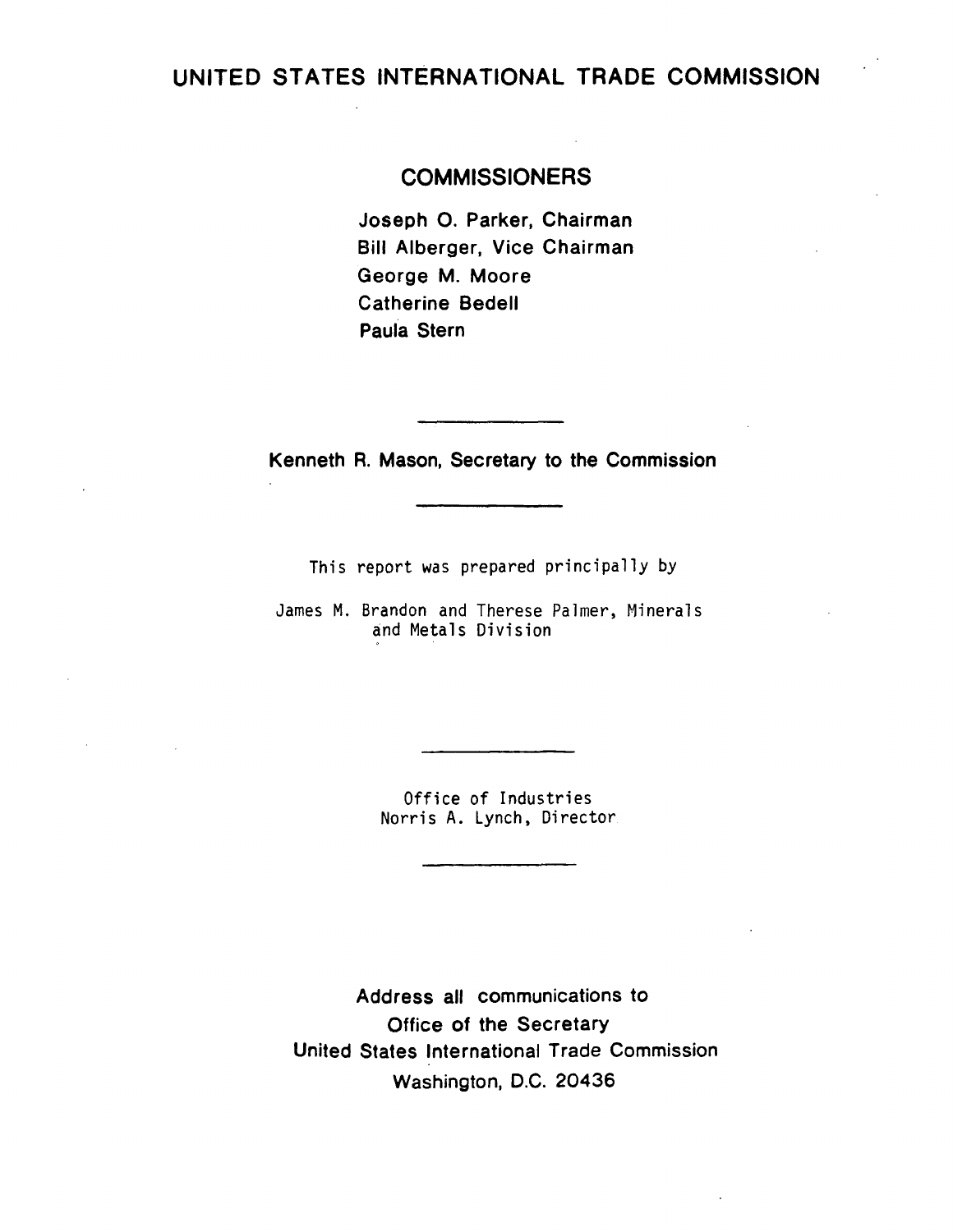

FOR RELEASE August 31~ 1979 CONTACT: William E. Wright (202) 523-0275

USITC 79-069

USITC REPORTS RESULTS OF QUARTERLY SURVEY OR PRODUCERS OF BOLTS, NUTS, AND LARGE SCREWS OF IRON OR STEEL

The United States International Trade Commission has compiled its second quarterly survey of U.S. producers of bolts, nuts, and large screws of iron or steel, required under Presidential Proclamation No. 4632. The report, which provides information on an annual and monthly basis, is necessary for the monitoring of the effects of temporary increases in duties on imports. The information developed covers U.S. production, U.S. producers' shipments, imports for consumption, exports, apparent consumption, employment, man-hours, and prices.

Major findings of the survey indicate that during the second quarter of 1979, U.S. producers' shipments, based on quantity, were 2 percent less than shipments in the first quarter of 1979 but 14 percent greater than shipments in the fourth quarter of 1978. U.S. imports of bolts, nuts, and large screws were 1 percent less in the second quarter of 1979 than the quantities imported during the first quarter of 1979 and 3 percent greater than imports during the fourth quarter of 1978. The ratio of imports to consumption declined from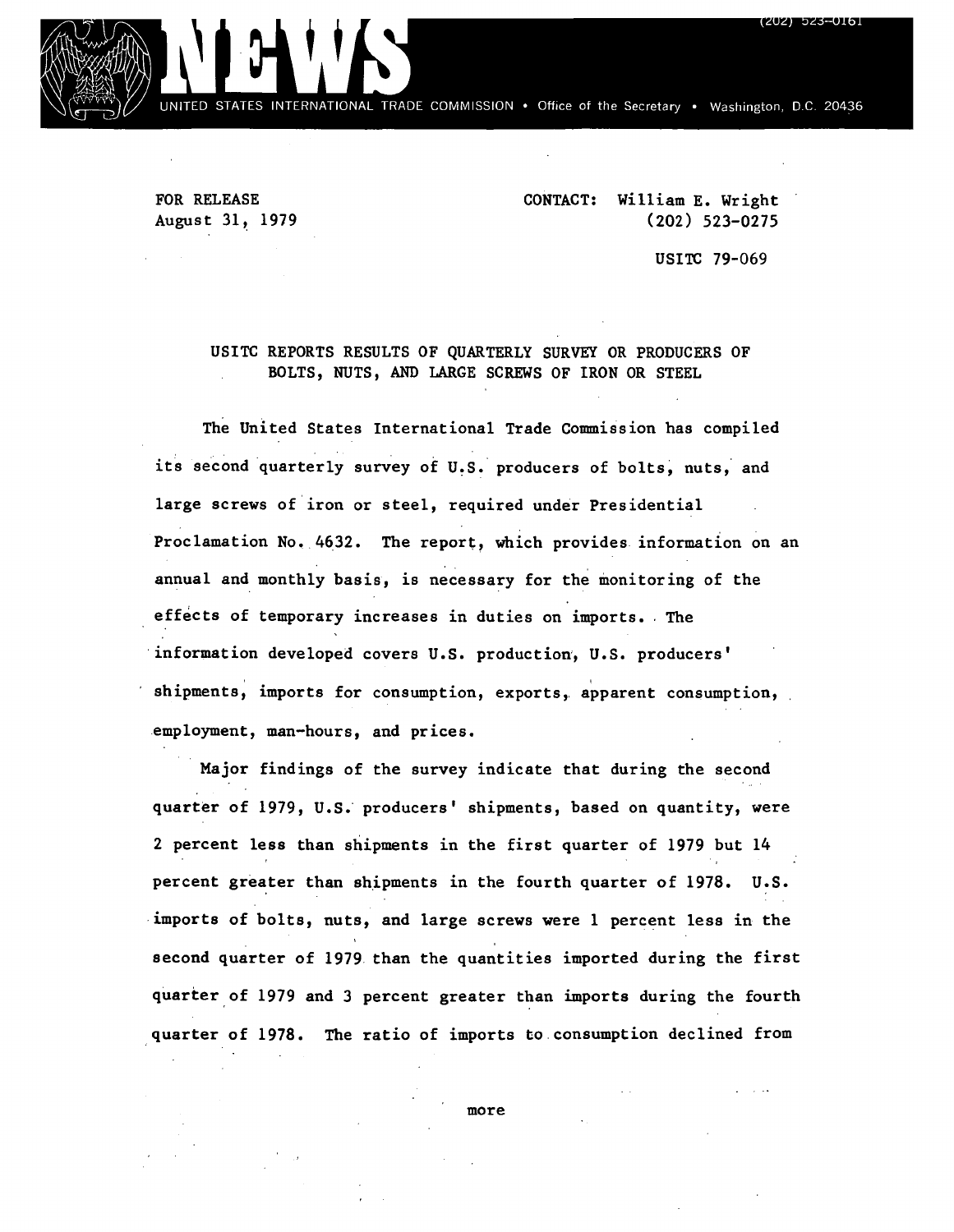### usitc REPORTS RESULTS OF QUARTERLY SURVEY OR PRODUCERS OF BOLTS, NUTS, AND LARGE SCREWS OF IRON OR STEEL

 $2 -$ 

46 percent in the fourth quarter of 1978 to 42 percent in the first quarter of 1979 but increased slightly to 43 percent in the second quarter of 1979. The quantity of U.S. exports during the second quarter of 1979 were 15 percent greater than exports during the two previous quarters.

The average number of employees engaged in the production of bolts, nuts, and large screws gradually increased during each of the quarters under discussion. The man-hours expended by these workers during the second quarter of 1979 were 2 percent less than man-hours expended during the first quarter of 1979, and 5 percent greater than man-hours expended during the fourth quarter of 1978.

The average lowest net selling prices received in the second quarter of 1979 by U.S. producers for six representative fastener products were, on an average, about 6 percent higher than prices received during the last quarter of 1978 and first quarter of 1979.

The report is sent to the Special Representative for Trade Negotiations who is responsible for monitoring the effects of the temporary duty increases implemented by the Presidential proclamation.

Copies of the report (USITC Publication 1000) can be obtained by calling (202) 523-5178, or from the Office of the. Secretary, 701 E Street NW., Washington, D.C. 20436.

oOo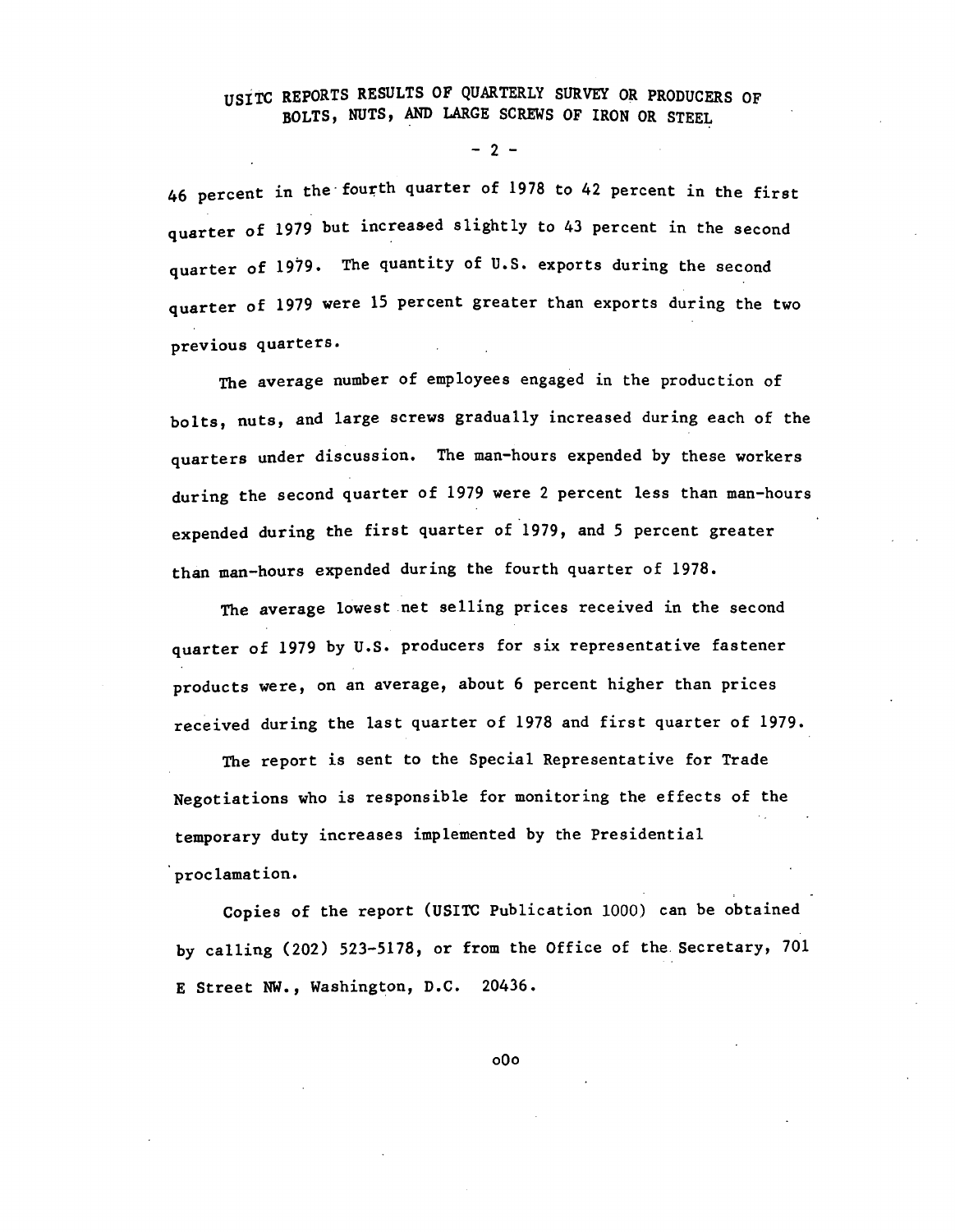Summary Highlights of the Second Quarterly Survey of U.S. Producers of Bolts, Nuts, and Large Screws.of Iron or Steel

#### Production

From the fourth.quarter of 1978 to the second quarter of 1979, U.S. production ·of bolts, nuts, and large screws increased 12 percent, from 243 million pounds to 271 million pounds.

### U.S. producers' shipments

During the second quarter of 1979, U.S. producers' shipments were 2 percent less than shipments in the first quarter of 1979 but 14 percent greater than shipments in the fourth quarter of 1978. U.S. producers' intracompany shipments accounted for approximately 5 percent of total shipments during each of the three quarters under discussion.

#### Imports for consumption

U.S. imports of bolts, nuts, and large screws fluctuated slightly during the last three-quarters, totaling about 192 million pounds during the second quarter of 1979.

#### Exports

The quantity of bolts, nuts, and large screws exported during the second quarter of 1979 were approximately 15 percent greater than in each of the two previous quarters.

#### Apparent consumption

Apparent consumption of bolts, nuts, and large screws during the second quarter of 1979 was 447 million pounds, which was about 4 percent less than in. the first quarter of 1979 but 9 percent greater than apparent consumption in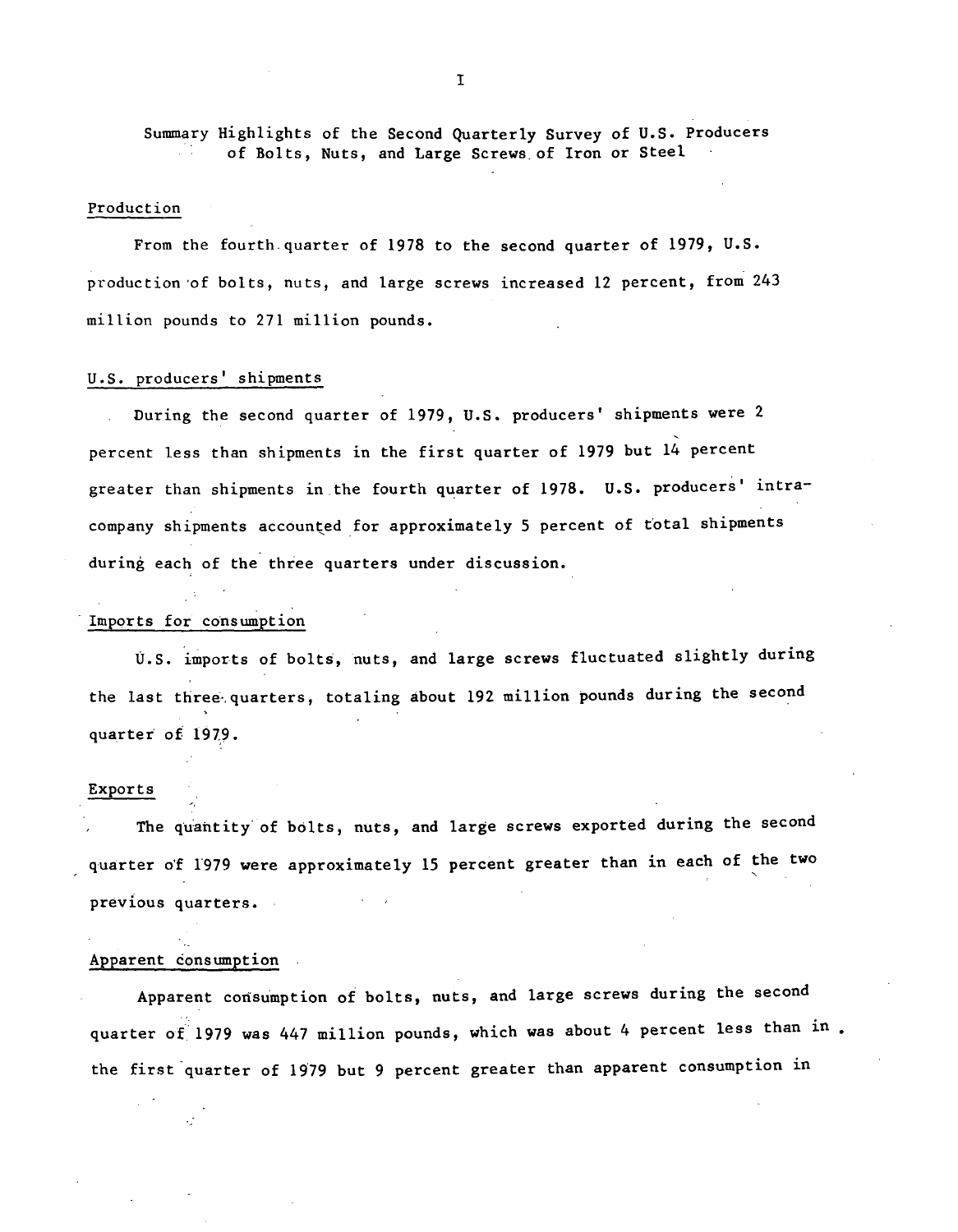the last- quarter of 1978. The ratio of imports to consumption declined from 46 percent in the fourth quarter of 1978 to 42 percent in the first quarter of 1979 before increasing slightly to 43 percent in the second quarter of 1979.

### Employment and man-hours

The average number of production and related workers engaged in the production of bolts, nuts, and large screws increased continuously during the last quarter of 1978 and the first two quarters of 1979, from 13,212 workers to 14,324 workers. The man-hours expended by these workers fluctuated mildly during the periods under discussion.

### Prices

The average lowest net selling prices received in the second quarter of 1979 on six representative fastener products were, on an average, about 6 percent higher than prices received during the last quarter of 1978 and the first quarter of 1979.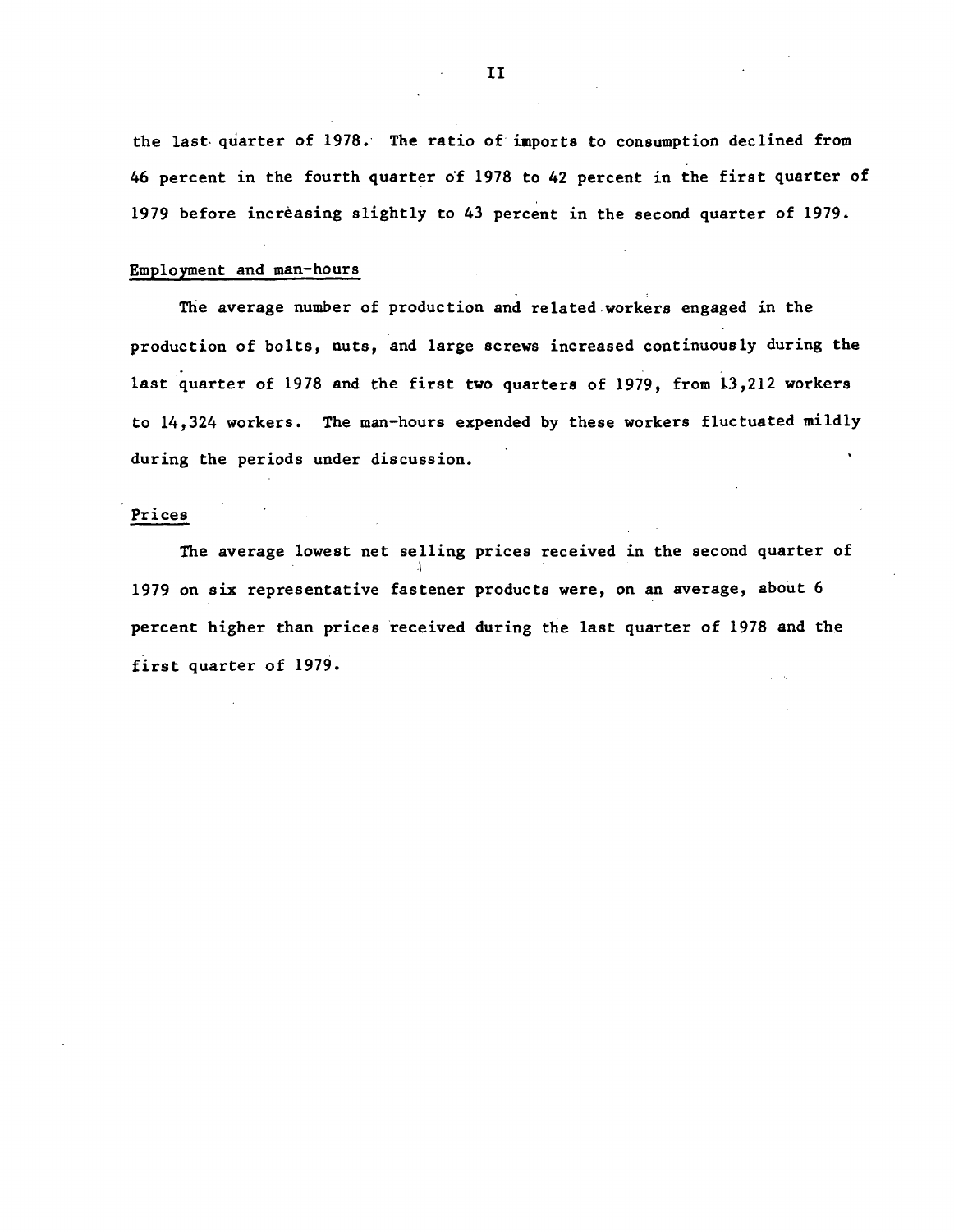### C 0 N T E N T S

Page

| 1.  | Bolts, nuts, and large screws of iron or steel: U.S. production,<br>by types, by months, July 1978-June 1979----------               | 1              |
|-----|--------------------------------------------------------------------------------------------------------------------------------------|----------------|
| 2.  | Bolts, nuts, and large screws of iron or steel: U.S. producers'                                                                      |                |
|     | shipments, imports for consumption, exports of domestic<br>merchandise, and apparent consumption, 1976-78, and specified             |                |
| 3.  | periods July 1978-June 1979----------------<br>Bolts, nuts, and large screws of iron or steel: U.S. producers'                       | $\overline{2}$ |
|     | shipments, by types, 1976-78, and specified periods, July 1978-<br>June 1979-----                                                    | 3              |
| 4.  | Bolts, nuts, and large screws of iron or steel: U.S. producers'                                                                      |                |
|     | intracompany shipments, by types, by months, July 1978-June 1979----                                                                 | 4              |
| 5.  | Bolts, nuts, and large screws of iron or steel: U.S. producers'                                                                      |                |
|     | shipments, by types, of imported bolts, nuts, and large screws                                                                       |                |
|     | further processed, by months, July 1978-June 1979-------------------                                                                 | - 4            |
| 6.  | Bolts, nuts, and large screws of iron or steel: U.S. imports                                                                         |                |
|     | for consumption, by types, 1976-78 and specified periods, July                                                                       |                |
|     | 1978-June 1979------------                                                                                                           | -5             |
| 7.  | Average number of persons employed in U.S. establishments in<br>which bolts, nuts, and large screws were produced, total and         |                |
|     | production and related workers engaged in the production of                                                                          |                |
|     | all products and of bolts, nuts, and large screws, 1976-78                                                                           |                |
|     | and specified periods July 1978-June 1979 ----                                                                                       | 6              |
|     | 8. Man-hours expended by production and related workers in U.S.                                                                      |                |
|     | establishments in which bolts, nuts, and large screws were                                                                           |                |
|     | produced, 1976-78, and specified periods, July 1978-June 1979------                                                                  | $\overline{7}$ |
| 9.  | Bolts, nuts, and large screws: Ranges and averages of lowest                                                                         |                |
|     | net selling prices received by U.S. producers to distributors,                                                                       | 8              |
| 10. | by specified periods, January 1976-June 1979------------------------<br>Bolts, nuts, and large screws: Ranges and averages of lowest |                |
|     | net selling prices received by U.S. producers to distributors,                                                                       |                |
|     | by specified periods, January 1976-June 1979---------                                                                                | 9              |
| 11. | Bolts, nuts, and large screws: Ranges and averages of lowest                                                                         |                |
|     | net selling prices received by U.S. producers on sales to                                                                            |                |
|     | distributors, by specified periods, January 1976-June 1979---------- 10                                                              |                |

iii

 $\ddot{\phantom{a}}$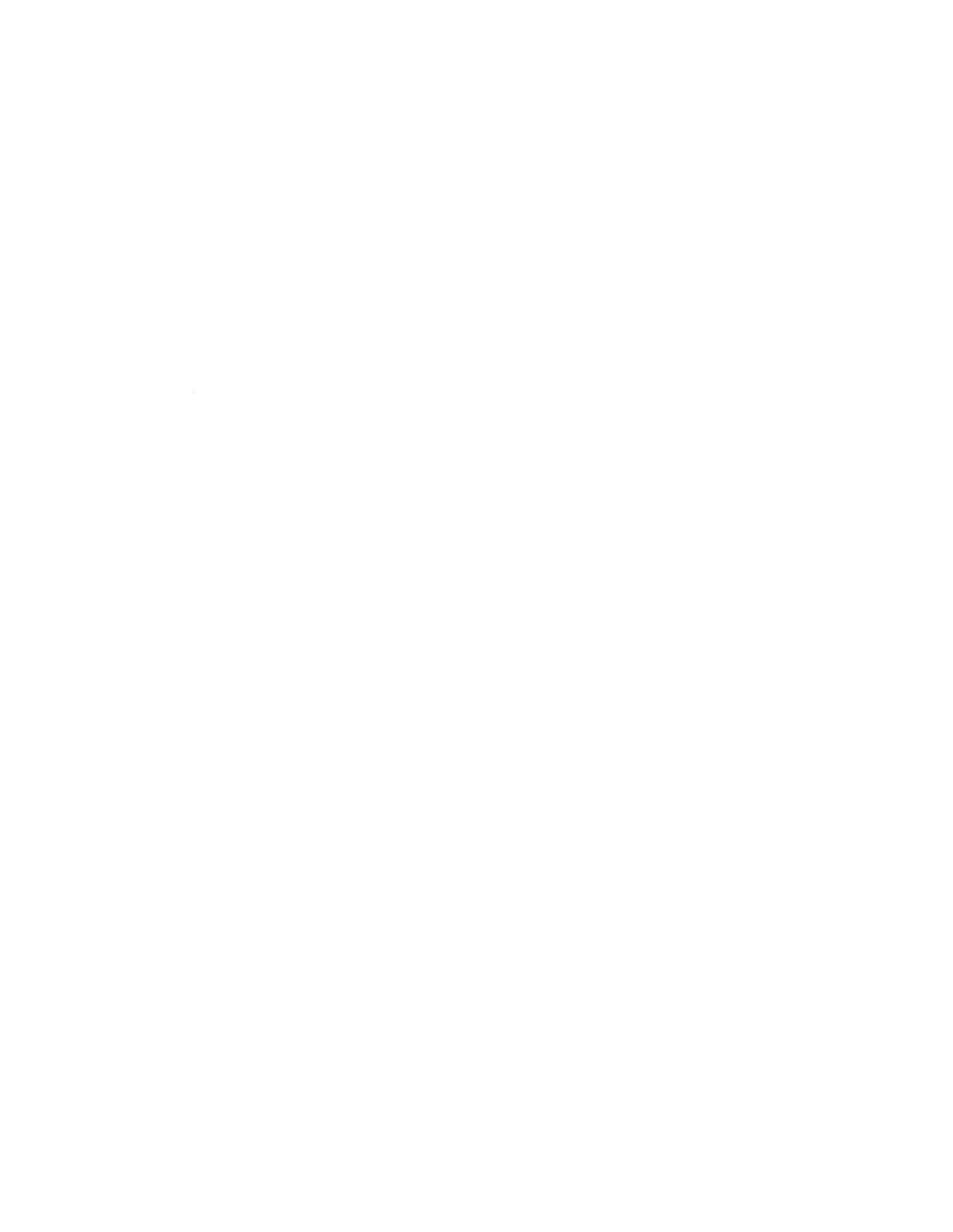Table !.-~Bolts, nuts, and large screws of iron or steel: U.S. production by types, by months, July 1978-June 1979

|                      | Bolts and              |                                |         |         |
|----------------------|------------------------|--------------------------------|---------|---------|
| Period               | large screws           | <b>Nuts</b>                    |         | Total   |
|                      |                        | Quantity (thousands of pounds) |         |         |
|                      |                        |                                |         |         |
| 1978:                |                        |                                |         |         |
| July---------------  | 52,048:                |                                | 12,198: | 64,246  |
| August-------------- | 75,474:                |                                | 21,264: | 96,738  |
| September--          | 78,718 :               |                                | 17,898: | 96,616  |
| Total-               | 206, 240:              |                                | 51,360: | 257,600 |
| October--            | 85,488 :               |                                | 21,315: | 106,803 |
| November---          | 78,473:                |                                | 21,349: | 99,822  |
| $December-$          | 79,112 :               |                                | 19,181: | 98,293  |
| $Total-----$         | 243,073:               |                                | 61,845: | 304,918 |
| 1979:                |                        |                                |         |         |
| January-             | 86,160:                |                                | 23,338: | 109,498 |
| February-            | 82,889 :               |                                | 23,045: | 105,934 |
| March----            | 92,660:                |                                | 26,487: | 119,147 |
| $Total-----$         | $\overline{261,709}$ : | 72,870:                        |         | 334,579 |
| $April-----$         | 88,018 :               |                                | 23,769: | 111,787 |
| $May------$          | 91,225:                |                                | 25,791: | 117,016 |
| June--------         | 91,981:                |                                | 25,641: | 117,622 |
| $Total-----$         | 271,224 :              |                                | 75,201: | 346,425 |
|                      |                        |                                |         |         |
|                      |                        |                                |         |         |

Source: Compiled from data submitted in response to questionnaires of the U.S. International Trade Commission.

 $\mathbb{R}^n$  .

 $\bar{z}$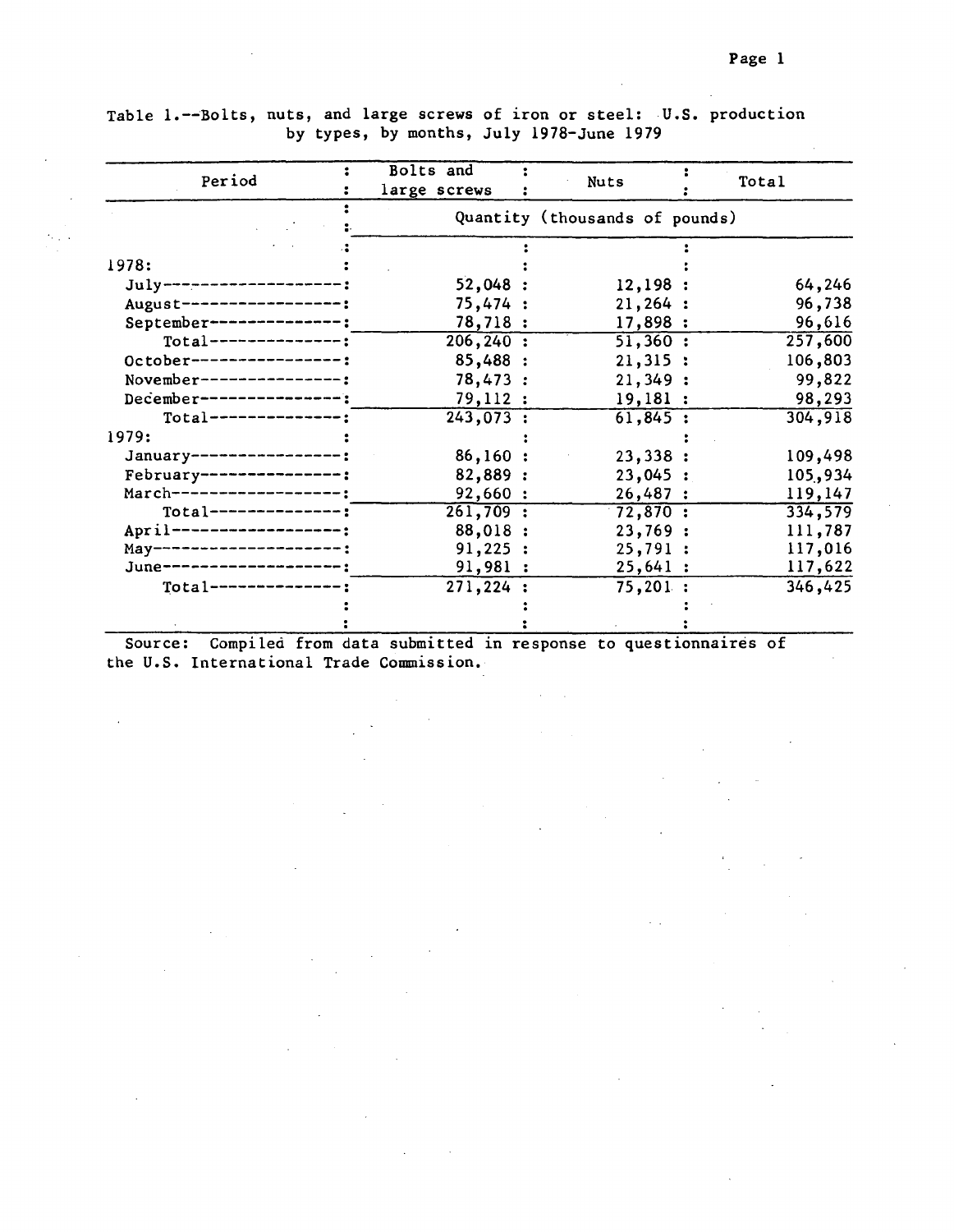Table 2.--Bolts, ·nuts, and large screws of iron or steel: U.S. producers' shipments, imports for consumption, exports of domestic merchandise, and apparent consumption, 1976-78, and specified periods July 1978-June 1979

|                                    |             |            |                                |                          | : Ratio (percent) of                 |                 |
|------------------------------------|-------------|------------|--------------------------------|--------------------------|--------------------------------------|-----------------|
|                                    | Producers': |            |                                | Apparent                 | imports to--<br>$\ddot{\phantom{a}}$ |                 |
| Period                             | ship-       | Imports    | : Exports $1$ :                | consump- :               |                                      | : Apparent      |
|                                    | ments       |            |                                | tion                     | :Shipments: consump-                 |                 |
|                                    |             |            |                                |                          | ÷                                    | tion            |
|                                    |             |            |                                |                          |                                      |                 |
|                                    |             |            | Quantity (thousands of pounds) |                          |                                      |                 |
|                                    |             |            |                                |                          | $\ddot{\phantom{a}}$                 |                 |
| -------------------                | 1,133,952:  | 704,474:   |                                | 197, 269 : 1, 641, 157 : | 62 :                                 | 43              |
| $1977$ --------------: 1,175,563 : |             | 716,916 :  |                                | 218,265 : 1,674,214 :    | 61:                                  | 43              |
| 1978--------------:                | 1,151,326   | 849,313:   |                                | 217,051 : 1,783,588 :    | 74 :                                 | 48              |
| 1978                               |             |            |                                |                          |                                      |                 |
| July-----                          | 67,335:     | 77,074 :   | 15,255:                        | 129, 154:                | 115:                                 | 60              |
| $August-----$                      | 93,943      | 72,349:    | 21,301:                        | 144,991:                 | 77 :                                 | 50              |
| September--------:                 | $-94,237:$  | 65,380:    | 14,528:                        | 145,089:                 | 69:                                  | 45              |
| <b>Total--------:</b>              | 255,515:    | 214,803:   | 51,084:                        | 419,234:                 | 84 :                                 | 51              |
| $0$ ctober----------:              | 100,634:    | 66,751 :   |                                |                          |                                      |                 |
|                                    | 92,699 :    |            | 20,439:                        | 146,946:                 | 66 :                                 | 45              |
| November---------:                 |             | 67,107:    | 17,723:                        | 142,083:                 | 72 :                                 | 47              |
| $December-----$                    | .83,616:    | 53,181:    | 15,413:                        | 121,384:                 | 64 :                                 | 44              |
| $Total-----:$                      | 276,949:    | 187,039:   | 53,575:                        | $410,413$ :              | 68 :                                 | 46              |
| 1979                               |             |            |                                |                          |                                      |                 |
| $January----------$                | 107,364:    | 65,151:    | 16, 192:                       | 156,323:                 | 61 :                                 | 42              |
| $February-----$                    | 99,152:     | 68, 174:   | 17,566:                        | 149,760:                 | 69:                                  | 46              |
| $March-----:$                      | 115,276:    | $61,404$ : | 19,122:                        | 157,558:                 | 53:                                  | 39              |
| Total-------- <b>:</b>             | 321,792:    | 194,729:   | 52,880:                        | 463, 641:                | 61 :                                 | $\overline{42}$ |
| April------------:                 | 103,489:    | .46,270:   | 24,769:                        | 124,990:                 | 45 :                                 | 37              |
| May---------------:                | 107,568:    | 68,862:    | 19,074:                        | 157,356:                 | 64 :                                 | 44              |
| June-------------;                 | 105,460:    | 77,122:    | 17,651:                        | 164,931:                 | 73:                                  | 47              |
| $Total-----:$                      | 316, 517:   | 192, 254:  | 61,494:                        | 447,277 :                | 61 :                                 | 43              |
|                                    |             |            |                                |                          |                                      |                 |
|                                    |             |            | Value (thousands of dollars)   |                          |                                      |                 |
|                                    |             |            |                                |                          |                                      |                 |
| -------------------                | 986,432 :   | 227,390:   |                                | 107,055 : 1,106,767 :    | 23:                                  | 21              |
| $1977$ --------------:             | 1,074,609:  | 256,220:   |                                | 114,252 : 1,216,577 :    | 24 :                                 | 21              |
| $1978$ --------------;             | 1,095,332:  | 368,865:   |                                | 133, 112 : 1, 331, 085   | 34 :<br>- 2                          | . 28            |
| 1978                               |             |            |                                |                          |                                      |                 |
| July-----                          | 59,224:     | 31,841:    | 8,258:                         | 82,807:                  | 54 :                                 | 39              |
| $August$ -----------:              | 85,074:     | 31,029:    | 10,348:                        | 105,755:                 | 37 :                                 | 29              |
| September--------:                 | 84,806:     | 30,697:    | 9,575:                         | 105,928:                 | 36 :                                 | 29              |
| <b>Total--------:</b>              | 229,104:    | 93,567:    | 28,181:                        | 294,490:                 | 41 :                                 | 32              |
| $0$ c tober---------               | 92,098:     | 32,110:    | 12,623:                        | 111,585:                 | 35:                                  | 29              |
| November---------:                 | 84,565:     | 31,840:    | 10,875:                        | 105,530:                 | 38:                                  | 30              |
|                                    |             |            |                                |                          |                                      |                 |
| December---------:                 | 78,146 :    | 49,324 :   | 10,635:                        | 116,835:                 | 63 :                                 | 42              |
| $Total-----:$                      | 254,809:    | 113,274:   | 34,133:                        | 333,950:                 | 44:                                  | 40              |
| 1979                               |             |            |                                |                          |                                      |                 |
| January----------:                 | 100,701:    | 31,158:    | 10,382:                        | 121,477 :                | 31 :                                 | 26              |
| $February-----$                    | 94,958 :    | 34,421:    | 11,041:                        | 118,338:                 | 36:                                  | 29              |
| March----------                    | 111,421:    | 29,544:    | 11,926:                        | 129,039:                 | 27:                                  | 23              |
| $Total-----:$                      | 307,080 :   | 95, 123:   | 33,349:                        | 368,854:                 | 31 :                                 | $\overline{26}$ |
| April -------------:               | 103,817:    | 32,298:    | 10,899:                        | 125,216:                 | 31:                                  | 26              |
| May---------------:                | 109,210:    | 32,306:    | 12,814 :                       | 128,702 :                | 30:                                  | 25              |
| June-------------;                 | 113,228:    | 36,042:    | 12,455:                        | 136,815:                 | 32:                                  | 26              |
| $Total-----:$                      | 326, 255:   | 100,646:   | 36, 168:                       | 390,733:                 | 31:                                  | $\overline{26}$ |
|                                    |             |            |                                |                          | ፡                                    |                 |

1/ Prior to January 1, 1978, exports include bolts, threaded rods and studs, nuts if nuts and bolts are in the same shipment, screws, rivets, washers, and similar articles. It is estimated by the staff of the U.S. International Trade Commission that bolts, nuts, and large screws of iron or steel accounted for approximately 80 percent of total exports.

Source: U.S. producers' shipments, compiled from data submitted in response to questionnaires of the U.S. International Trade Commission; imports and exports, compiled from official statistics of the U.S. Department of Commerce, except as noted.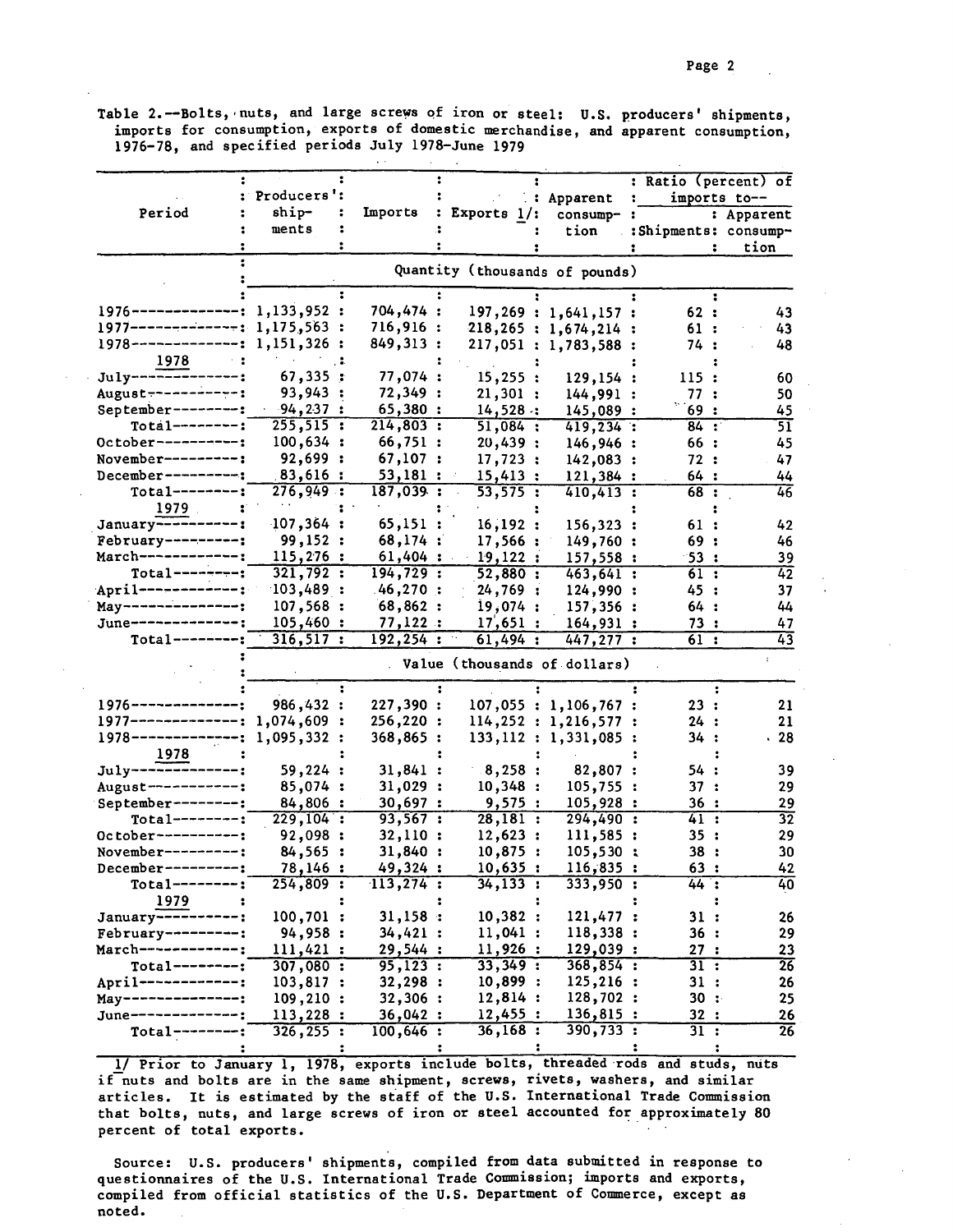Table 3.--Bolts, nuts, and large screws of iron or steel: U.S. producers' shipments, by types, 1976-78, and specified periods, July 1978-June 1979

|                            | Bolts and    |                                |           |
|----------------------------|--------------|--------------------------------|-----------|
| Period                     | large screws | <b>Nuts</b>                    | Total     |
|                            |              | Quantity (thousands of pounds) |           |
|                            |              |                                |           |
| $1976 - - - - - - - - - -$ | 912,072 :    | 221,880:                       | 1,133,952 |
| 1977------------------     | 950,607 :    | 224,956 :                      | 1,175,563 |
| $1978$ ----------          | 920,712 :    | 230,614                        | 1,151,326 |
|                            |              |                                |           |
| July--------------         | 54,134       | 13,201                         | 67,335    |
| August-------------------  | 73,633:      | 20,310:                        | 93,943    |
| September----------------  | 73,789:      | 20,448:                        | 94,237    |
| Total-----------------;    | 201,556:     | $\overline{53,959}$ :          | 255,515   |
| October--------------      | 76,496 :     | 24,138:                        | 100,634   |
| November--------------     | 73,258:      |                                | 92,699    |
| December-------------      |              | 19,441:                        |           |
| Total--------------        | 70,335:      | 13,281:                        | 83,616    |
|                            | 220,089:     | 56,860:                        | 276,949   |
|                            |              |                                |           |
| $\frac{1979}{2000}$        |              |                                |           |
| January---                 | 84,191 :     | 23,173:                        | 107,364   |
| February---------------    | 78,709:      | 20,443:                        | 99,152    |
| March------------------    | 90,703 :     | 24,573:                        | 115,276   |
| $Total-----$               | 253,603:     | 68,189:                        | 321,792   |
| April--------------------- | 81,246:      | 22, 243:                       | 103,489   |
| May--------------------    | 83,986 :     | 23,582:                        | 107,568   |
| June------------------     | 82,907 :     | 22,553:                        | 105,460   |
| $Total-----$               | 248, 139:    | 68,378:                        | 316, 517  |
|                            |              | Value (thousands of dollars)   |           |
|                            |              |                                |           |
| 1976--------------------   | 702,426 :    | 284,006 :                      | 986,432   |
| 1977--------------------   | 779,917 :    | 294,692 :                      | 1,074,609 |
| 1978--------------------   | 763,368 :    | 331,964:                       | 1,095,332 |
|                            |              |                                |           |
| 1978                       |              |                                |           |
| July-                      | 42,099       | 17,125                         | 59,224    |
| August-----                | 58,327       | 26,747                         | 85,074    |
| September----------------; | 57,831:      | 26,975:                        | 84,806    |
| Total---------------       | 158, 257:    | 70,847:                        | 229,104   |
| 0ctober-----------------   | 59,954 :     | 32,144:                        | 92,098    |
| November----------------   | 58,323:      | 26,242:                        | 84,565    |
| December--------------     | 53,644:      | 24,502:                        | 78,146    |
| Total-------------         | 171,921:     | 82,888 :                       | 254,809   |
|                            |              |                                |           |
| 1979<br>January-           |              | 31,251:                        | 100,701   |
| February--------------     | 69,450       |                                |           |
| March-----------------     | 65,944:      | 29,014:                        | 94,958    |
|                            | 77,715 :     | 33,706:                        | 111,421   |
| $Total-----$               | 213,109:     | 93,971 :                       | 307,080   |
| April -------------------  | 72,713 :     | 31,104:                        | 103,817   |
| May----------------------  | 75,811 :     | 33,399:                        | 109,210   |
| June------------------     | 80,401:      | 32,827:                        | 113,228   |
| $Total-----$               | 228,925:     | 97,330:                        | 326,255   |
|                            |              |                                |           |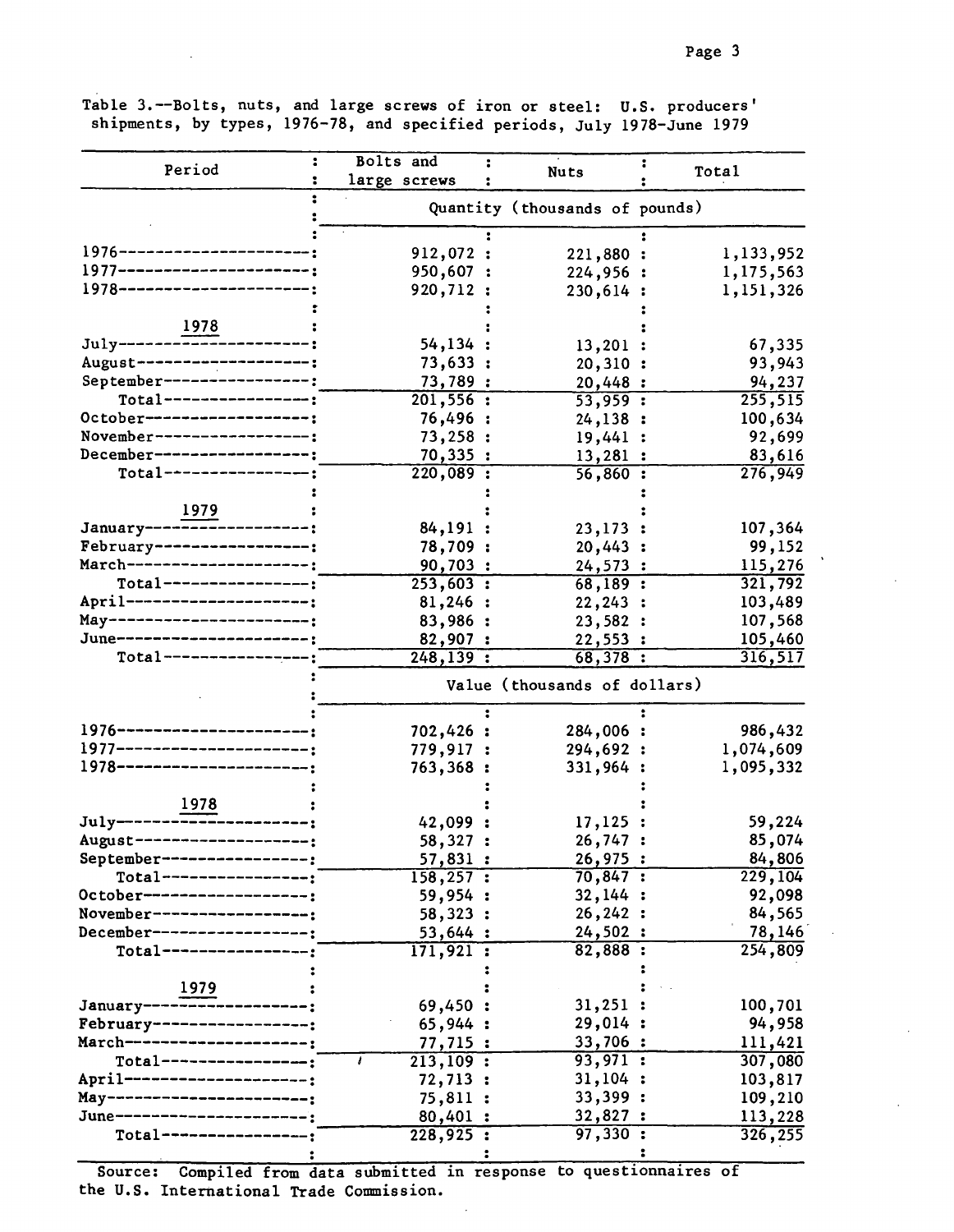$\hat{\mathbf{v}}$ 

| Table 4.--Bolts, nuts, and large screws of iron or steel: U.S. producers' |  |  |  |  |  |
|---------------------------------------------------------------------------|--|--|--|--|--|
| intracompany shipments, by types, by months, July 1978-June 1979          |  |  |  |  |  |

| Period                 | Bolts and    | <b>Nuts</b>                    | Total  |
|------------------------|--------------|--------------------------------|--------|
|                        | large screws |                                |        |
|                        |              | Quantity (thousands of pounds) |        |
|                        |              |                                |        |
| 1978:                  |              |                                |        |
| $July---$              | 1,736:       | 294:                           | 2,030  |
| August--------------   | 3,549:       | 423:                           | 3,972  |
| September-----------   | 3,858:       | 412:                           | 4,270  |
| $Total-----$           | 9,143:       | 1,129:                         | 10,272 |
| October--              | 4,479:       | 467:                           | 4,946  |
| November----           | 4,582:       | 474 :                          | 5,056  |
| $December---$          | 4,277:       | 651:                           | 4,928  |
| $Total-----$           | 13,338:      | 1,592:                         | 14,930 |
| 1979:                  |              |                                |        |
| January-               | 4,050:       | 410 :                          | 4,460  |
| February-------------- | 3,483:       | 395:                           | 3,878  |
| March--                | 4,662:       | 555 :                          | 5,217  |
| $Total-----$           | 12, 195:     | 1,360:                         | 13,555 |
| April-                 | 3,363:       | 671:                           | 4,034  |
| $May---$               | 4,768:       | 668:                           | 5,436  |
| $June---$              | 4,689:       | 527:                           | 5,216  |
| $Total-----$           | 12,820:      | 1,866:                         | 14,686 |
|                        |              |                                |        |

Source: Compiled from data submitted in response to questionnaires of the U.S. International Trade Commission.

Table 5.--Bolts, nuts, and large screws of iron shipments, by types, of imported bolts, nuts, processed, by months, July 1978-June 1979 or steel: U.S. producers' and large screws further

| Period               | Bolts and<br>large screws | Nuts                           | Total |
|----------------------|---------------------------|--------------------------------|-------|
|                      |                           | Quantity (thousands of pounds) |       |
|                      |                           |                                |       |
| 1978:                |                           |                                |       |
| July-                |                           | 377                            | 377   |
| August-------------  |                           | 643                            | 643   |
| September----------  |                           | 643:                           | 643   |
| $Total-----$         |                           | 1,663:                         | 1,663 |
| October------------- |                           | 727                            | 727   |
| November-            |                           | 657                            | 657   |
| December----         |                           | 461 :                          | 461   |
| $Total-----$         |                           | 1,845:                         | 1,845 |
| 1979:                |                           |                                |       |
| January-             |                           | 698                            | 698   |
| February--           |                           | 551                            | 551   |
| March--<br>--------  |                           | 822:                           | 822   |
| $Total-----$         |                           | 2,071                          | 2,071 |
| April-               |                           | 647:                           | 647   |
| May-                 |                           | .652:                          | 652   |
| June-                |                           | 641:                           | 641   |
| Total-               |                           | 1,940:                         | 1,940 |
|                      |                           |                                |       |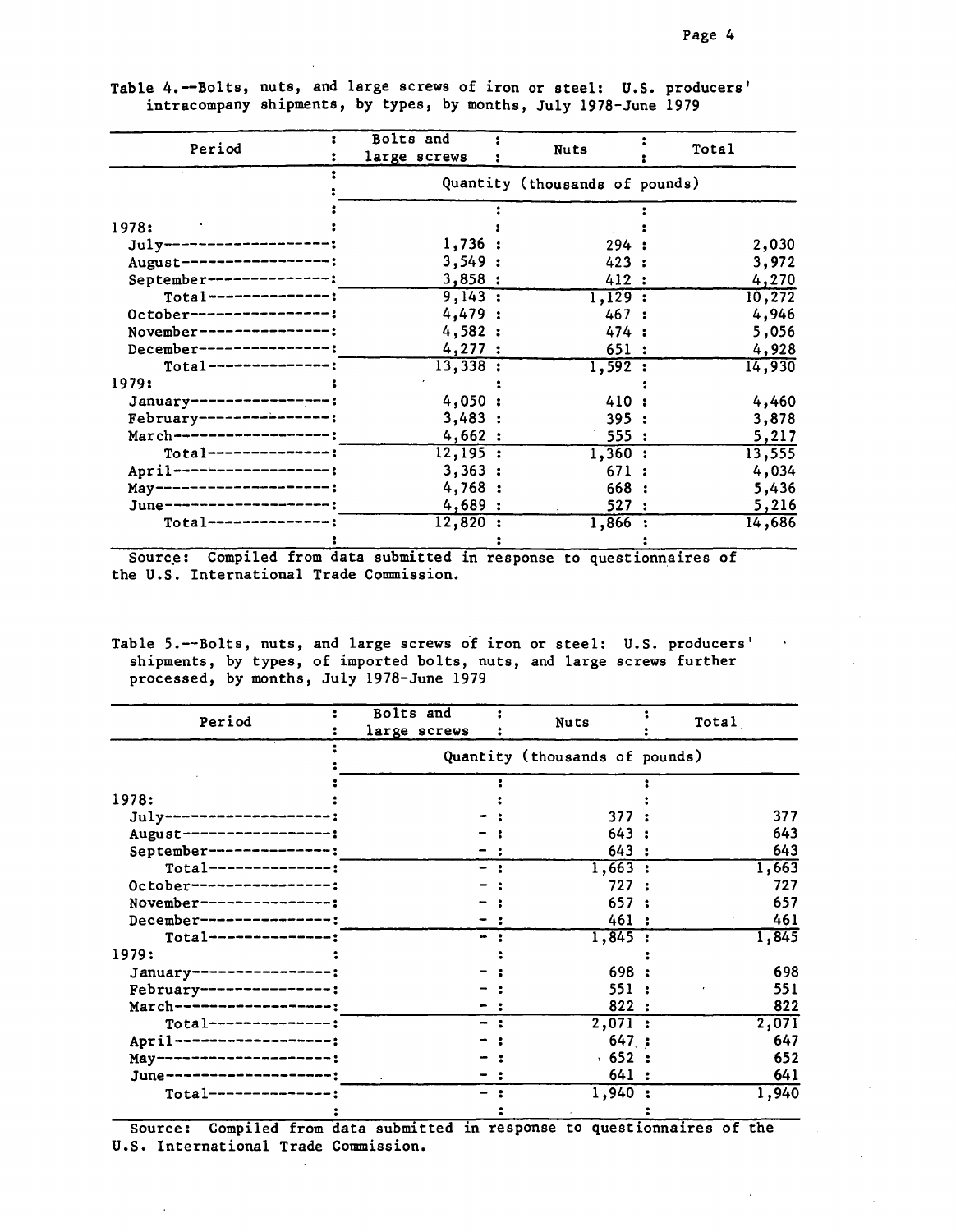$\hat{\boldsymbol{\beta}}$ 

Table 6.--Bolts, nuts, and large screws of iron or steel: U.S. imports for consumption, by types, 1976-78, and specified periods, July 1978-June 1979

 $\cdot$ 

| Period                                           | Bolts and          | Nuts                           | Total                          |
|--------------------------------------------------|--------------------|--------------------------------|--------------------------------|
|                                                  | large screws       |                                |                                |
|                                                  |                    | Quantity (thousands of pounds) |                                |
| $1976 - - - - - - - - - - -$                     | 474,084 :          | 230,390                        | $-704,474$<br>:                |
| 1977-----------------                            | .491,140:          | 225,776:                       | 716,916                        |
| $1978 - - - - - - - - - -$                       | 571,324 :          | 277,989:                       | 849,313                        |
|                                                  |                    |                                |                                |
| July------- <del>--------------</del> :          |                    |                                |                                |
|                                                  | 51,026:            | 26,048:                        | 77,074                         |
| August---------------                            | 45,303 :           | 27,046:                        | 72,349                         |
| September--------------                          | 37,430:            | 27,950:                        | 65,380                         |
| Total-----------------;                          | 133,759:           | 81,044:                        | 214,803                        |
| October---------------                           | 38,995:            | 27,756:                        | 66,751                         |
| November--------------                           | 41,211:            | 25,896:                        | 67,107                         |
| $December--------------$                         | 23,825:            | 29,356:                        | 53,181                         |
| $Total-----$                                     | 104,031:           | 83,008:                        | 187,039                        |
|                                                  |                    |                                |                                |
| <u>1979</u><br>January--                         | 37,790 :           | 27,391:                        |                                |
| February----------------                         | 41,955:            |                                | 65,181                         |
| March---------------------                       | 35,781:            | 26,219:<br>25,623:             | 68,174<br>61,404               |
| $Total-----$                                     | 115, 526:          | 79,233:                        | 194,759                        |
| April---------------------;                      | 24,369:            | 21,901                         | 46,270                         |
| May--------------------                          | 45,499 :           | 23,363:                        | $\ddot{\phantom{1}}$<br>68,862 |
| June--------------------                         | 51,528:            |                                |                                |
| $Total-----$                                     | 121,396:           | 25,594:<br>70,858:             | 77,122<br>192,254              |
|                                                  |                    |                                |                                |
|                                                  |                    | Value (thousands of dollars)   |                                |
|                                                  |                    |                                |                                |
| 1976-----------                                  | 129, 297:          | 98,093 :                       | 227,390                        |
| 1977--------------------                         | 156,006:           | $100, 214$ :                   | 256,220                        |
| 1978-------------------                          | 210,917:           | 157,948 :                      | 368,865                        |
|                                                  |                    |                                |                                |
| 1978                                             |                    |                                |                                |
| July-                                            | 18,611:            | 13,230:                        | 31,841                         |
| August                                           | 17,151:            | 13,878 :                       | 31,029                         |
| September--------------                          | 16,648:            | 14,049:                        | 30,697                         |
| Total--------------                              | 52,410:            | 41,157:                        | 93,567                         |
| October-----------------                         | 16,573:            | 15,537:                        | 32,110                         |
| November---------------                          | 17,374:            | 14,466:                        | 31,840                         |
| December---------------                          | 32,629:            | 16,695:                        | 49,324                         |
| $Total-----$                                     | 66,576:            | 46,698:                        | 113,274                        |
|                                                  |                    |                                |                                |
| 1979<br>January---- <del>-----</del> ----------- | 15,579:            |                                |                                |
| February-----------------;                       |                    | 15,579:                        | 31,158                         |
| March-------------------                         | 20,161:<br>14,397: | 14,260:                        | 34,421                         |
| Total-----------------                           |                    | 15,147:                        | 29,544                         |
| April ---------------------                      | 50, 137:           | 44,986:                        | 95,123                         |
| May-----------------------;                      | 19,253:            | 13,045:                        | 32,298                         |
| June-----------------------                      | 19,024:            | 13,282:                        | 32,306                         |
|                                                  | 21,378:            | 14,664:                        | 36,042                         |
| Total--------------                              | 59,655:            | 40,991:                        | 100,646                        |

Source: Compiled from official statistics of the U.S. Department of Commerce.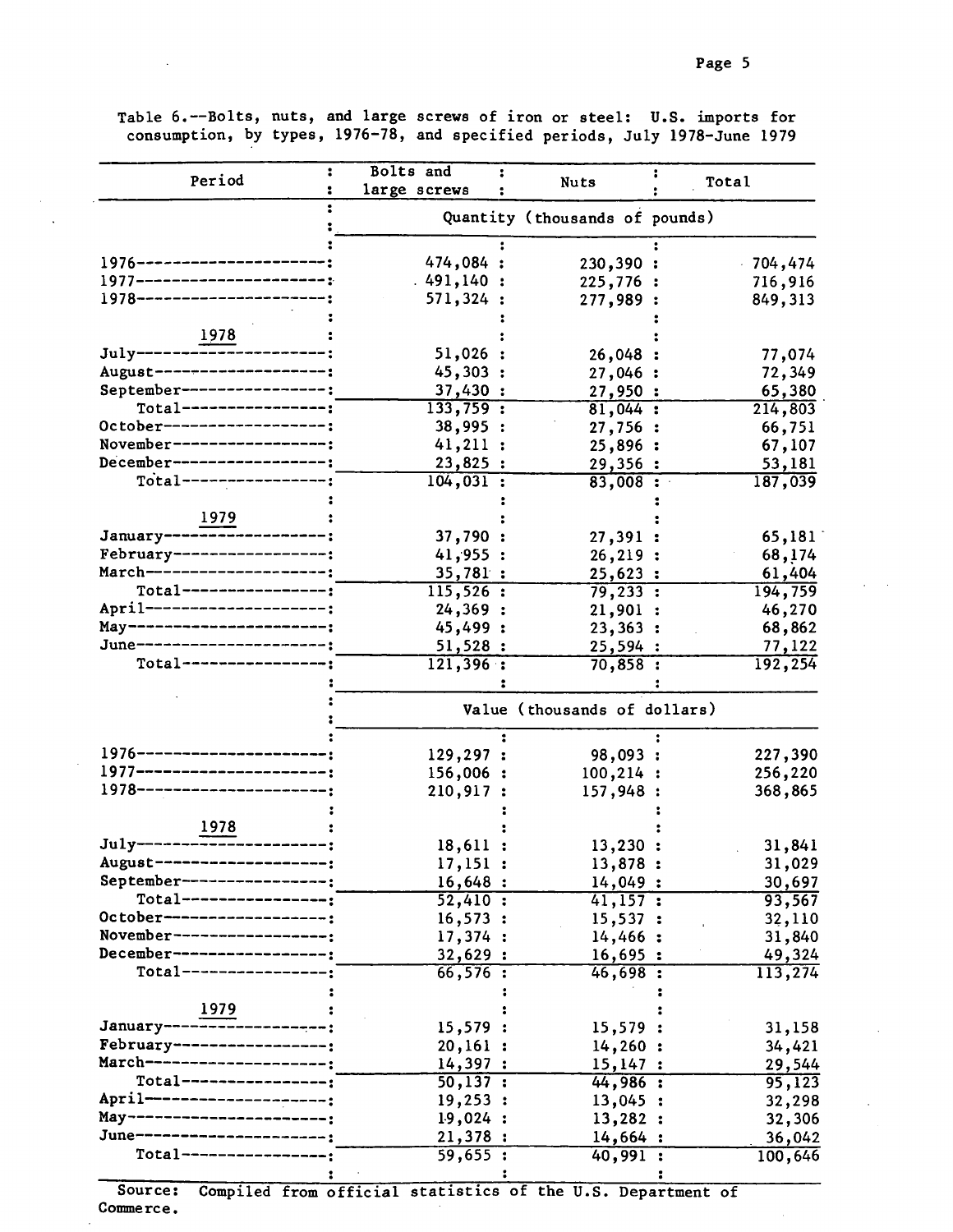Table 7.--Average number of persons employed in U.S. establishments in which bolts, nuts, and large screws were produced, total and production and related workers engaged in the production of all products and of bolts, nuts, and large.screws, 1976-78 and specified periods July 1978-June 1979

|                                      |                     |                 |              |                           | Production and related workers engaged in the |  |  |  |  |  |
|--------------------------------------|---------------------|-----------------|--------------|---------------------------|-----------------------------------------------|--|--|--|--|--|
| Period                               |                     | production of-- |              |                           |                                               |  |  |  |  |  |
|                                      | <b>All persons:</b> | A11             | <b>Bolts</b> | $2.5$ and $2.5$ and $2.5$ | :Total, bolts                                 |  |  |  |  |  |
|                                      |                     | products        | and large :  | <b>Nuts</b>               | nuts, and<br>$\ddot{\bullet}$                 |  |  |  |  |  |
|                                      |                     |                 | screws       |                           | : large screws                                |  |  |  |  |  |
|                                      |                     |                 |              |                           |                                               |  |  |  |  |  |
| $1976$ -------------:                | 34,339:             | 27,080:         | 10,032:      | 3,435:                    | 13,467                                        |  |  |  |  |  |
| 1977--------------:                  | 35,172:             | 27,642:         | 10,040:      | 3,410:                    | 13,450                                        |  |  |  |  |  |
| 1978-------------;                   | 35,920:             | 27,738:         | 9,982:       | 3,334:                    | 13,316                                        |  |  |  |  |  |
|                                      |                     |                 |              |                           |                                               |  |  |  |  |  |
|                                      |                     |                 |              |                           |                                               |  |  |  |  |  |
| $\frac{1978}{\text{July--------}}$ : | 35,072:             | 26,536:         | 9,391 :      | 3,142:                    | 12,533                                        |  |  |  |  |  |
| August-----------:                   | 35,167:             | 26,616:         | 9,678:       | 3,262:                    | 12,940                                        |  |  |  |  |  |
| September--------:                   | 35,274:             | 26,755:         | 9,323:       | 3,310:                    | 12,633                                        |  |  |  |  |  |
| Average------:                       | 35,171:             | 26,636:         | 9,464:       | 3,238:                    | 12,702                                        |  |  |  |  |  |
| October ----------:                  | 35,822:             | 27,614:         | 9,773:       | 3,312:                    | 13,085                                        |  |  |  |  |  |
| November---------:                   | 35,878:             | 27,246:         | 9,863:       | 3,380:                    | 13,243                                        |  |  |  |  |  |
| $December-----$                      | 36,131:             | 27,491:         | 9,895:       | 3,412:                    | 13,307                                        |  |  |  |  |  |
| Average------:                       | 35,944:             | 27,450:         | 9,844:       | 3,368:                    | 13,212                                        |  |  |  |  |  |
|                                      |                     |                 |              |                           |                                               |  |  |  |  |  |
| 1979                                 |                     |                 |              |                           |                                               |  |  |  |  |  |
| $January^{-----}$                    | 36,438:             | 27,667:         | 10,063:      | 3,489:                    | 13,552                                        |  |  |  |  |  |
| $February-----$                      | 37,069:             | 28,203:         | 10,266:      | 3,514:                    | 13,780                                        |  |  |  |  |  |
| $March---------:$                    | 37,125:             | 23,376:         | 10,359:      | 3,585:                    | 13,944                                        |  |  |  |  |  |
| Average ------:                      | 36,877:             | 26,415:         | 10,229:      | 3,529:                    | 13,759                                        |  |  |  |  |  |
| April-------------:                  | 36,746:             | 28,067:         | 10,626:      | 3,643:                    | 14,269                                        |  |  |  |  |  |
| May--------------:                   | 36,678:             | 27,948:         | 10,633:      | 3,648:                    | 14,281                                        |  |  |  |  |  |
| June--------------;                  | 36,977:             | 28,163:         | 10,716:      | 3,706:                    | 14,422                                        |  |  |  |  |  |
| Average------:                       | 36,800:             | $28,059$ :      | 10,658:      | 3,666:                    | 14,324                                        |  |  |  |  |  |
|                                      |                     |                 |              |                           |                                               |  |  |  |  |  |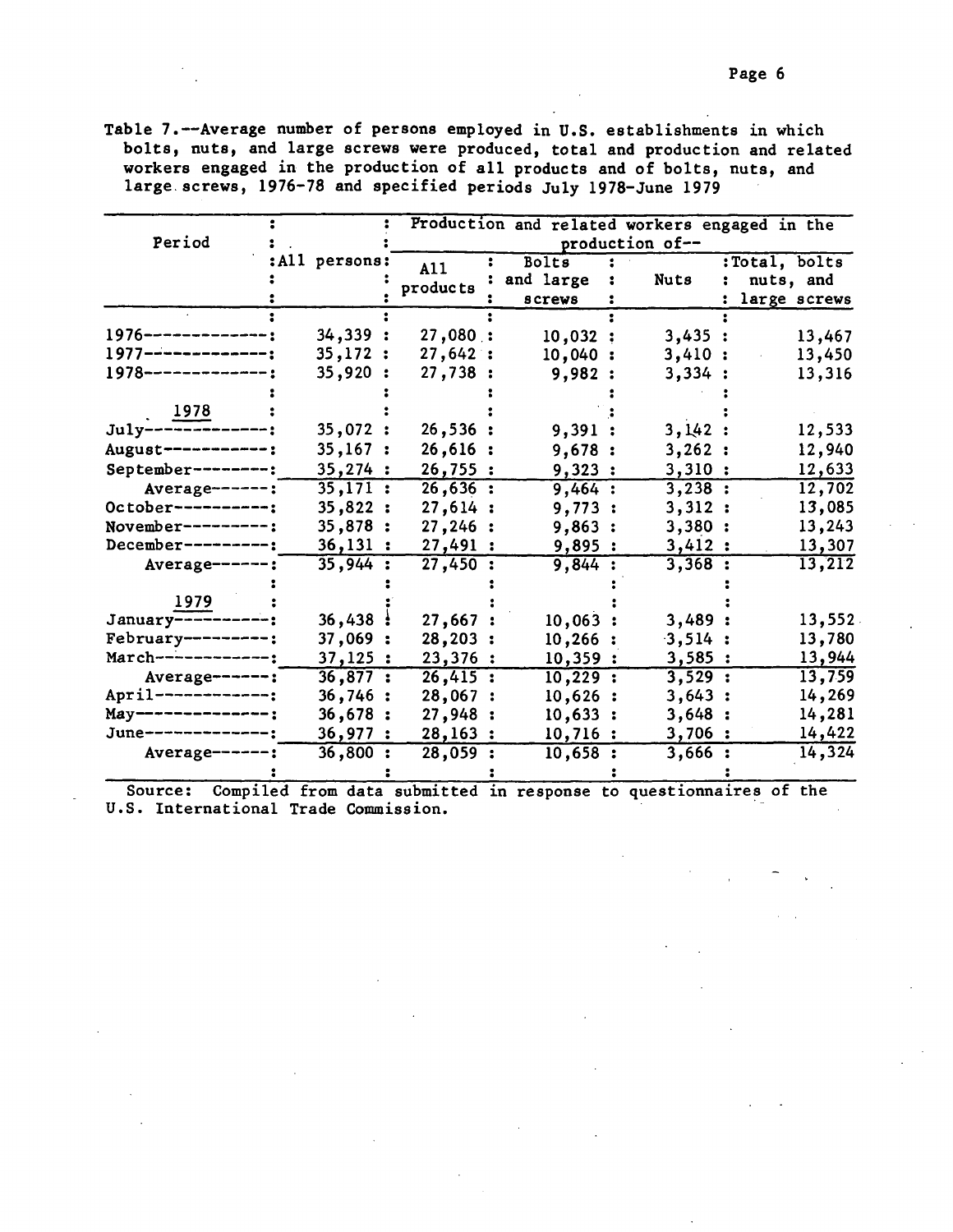Table 8.--Man-hours expended by production and related workers in U.S. establishments in which bolts, nuts, and large screws were produced, 1976-78, and specified periods, July 1978-June 1979

|                                    |                       | (In thousands of man-hours) |        |              |
|------------------------------------|-----------------------|-----------------------------|--------|--------------|
|                                    |                       |                             |        | Total,       |
| Period                             | A11                   | Bolts and                   | Nuts   | bolts, nuts, |
|                                    | products              | large screws                |        | and          |
|                                    |                       |                             |        | large screws |
|                                    |                       |                             |        |              |
| 1976------------------------       | 55,073:               | 20,643:                     | 6,771: | 27,414       |
| 1977------------------------;      | 56,213:               | 20,715:                     | 6,795: | 27,510       |
| 1978--------------------           | 56,449:               | 21,905:                     | 7,126: | 29,031       |
| $July$ --------------------------- |                       |                             |        |              |
|                                    | 3,984:                | 1,582:                      | 485 :  | 2,067        |
| August--------------------         | 4,646:                | 1,821:                      | 605:   | 2,426        |
| September-----------------:        | 4,667:                | 1,914:                      | 637:   | 2,551        |
| $Total-----$                       | 13, 297:              | 5,317:                      | 1,727: | 7,044        |
| October-----------------           | 4,928:                | 1,989:                      | 617:   | 2,606        |
| November-----------------          | 4,848:                | 1,954:                      | 635:   | 2,589        |
| December-----------------          | 4,902:                | 1,925:                      | 630:   | 2,555        |
| $Total-----$                       | 14,678:               | 5,868:                      | 1,882: | 7,750        |
| <u> 1979 </u>                      |                       |                             |        |              |
| -----------------;<br>January---   | 5,061:                | 2,018:                      | 691:   | 2,709        |
| February-------------------;       | 4,848:                | 1,978:                      | 672:   | 2,650        |
| March--------------------          | 4,605:                | 2,222:                      | 757 :  | 2,979        |
| $Total-----$                       | 14,514:               | 6,218:                      | 2,120: | 8,338        |
| April-------------------           | 5,067:                | 1,974:                      | 647:   | 2,621        |
| May------------------------        | 5,135:                | 1,971:                      | 666 :  | 2,637        |
| June--------------------           | 5,411:                | 2,088:                      | 791 :  | 2,879        |
| $Total-----$                       | $\overline{15,613}$ : | 6,033:                      | 2,104: | 8,137        |
|                                    |                       |                             |        |              |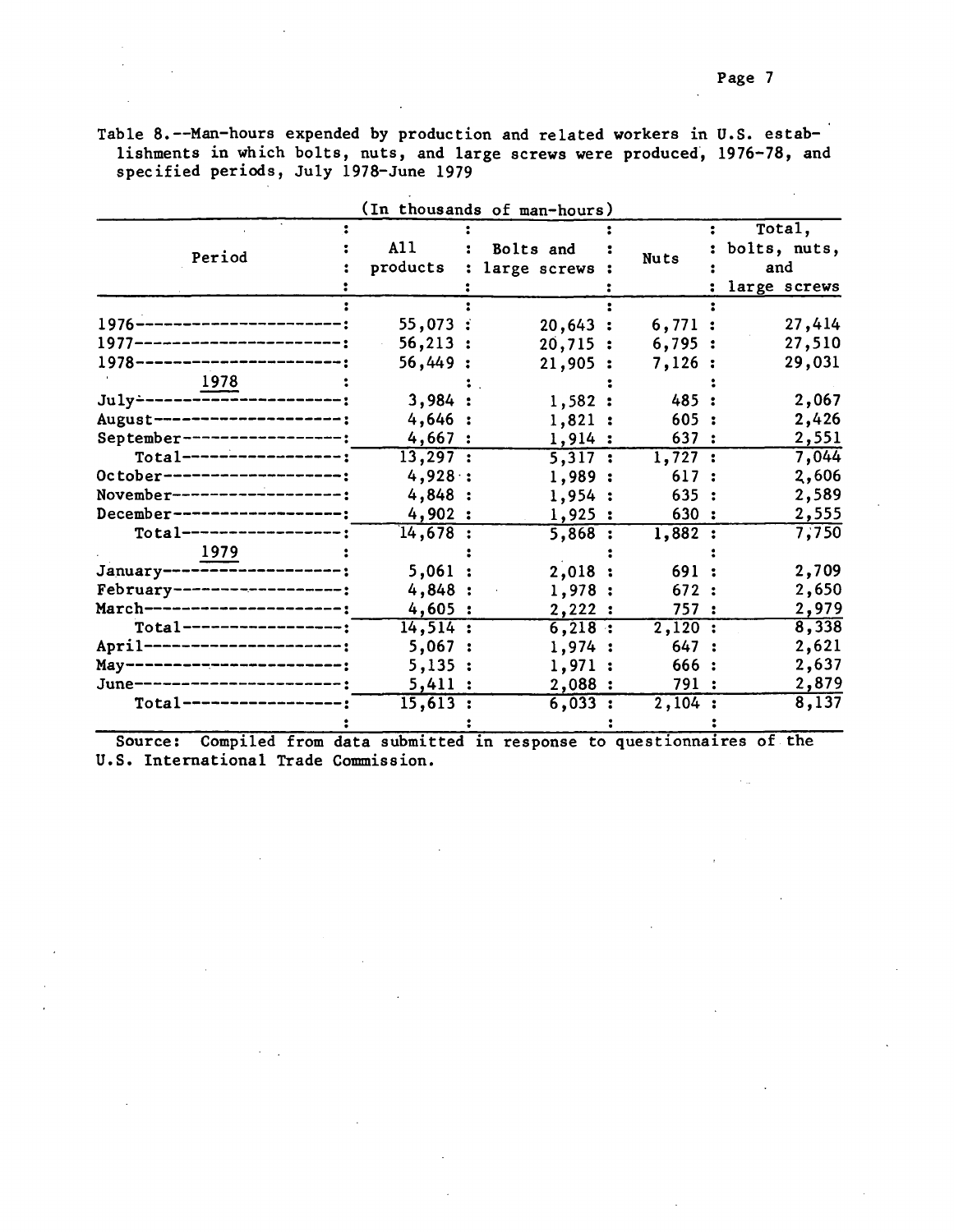Table 9.--Bolts, nuts, and large screws: Ranges and averages of lowest net selling prices received by U.S. producers to distributors, by specified periods, Janaary 1976-June 1979

|                              |                                        |  |         |                      | Domestic price                                |         |
|------------------------------|----------------------------------------|--|---------|----------------------|-----------------------------------------------|---------|
| Period                       | Cap screws, grade<br>$2, 3/8" - 16x1"$ |  |         | $\ddot{\phantom{a}}$ | Cap screws, grade<br>$8, 3/8" - 16 \times 1"$ |         |
|                              | Range                                  |  | Average |                      | Range                                         | Average |
|                              |                                        |  |         |                      |                                               |         |
| 1976:                        |                                        |  |         |                      |                                               |         |
| January-March------------:   | $15.90 - 30.00$ :                      |  | 21.74:  |                      | $21.28 - 44.80$ :                             | 31.07   |
| April-June---------------    | $15.90 - 27.00$ :                      |  | 21.75:  |                      | $21.28 - 44.68$ :                             | 30.61   |
| July-September-----------:   | $15.87 - 27.30$ :                      |  | 22.05:  |                      | $21.28 - 40.32$ :                             | 29.24   |
| October-December----------:  | $15.90 - 27.30$ :                      |  | 21.88:  |                      | $21.28 - 43.80:$                              | 30.91   |
| 1977:                        |                                        |  |         |                      |                                               |         |
| January-March-------------:  | $15.90 - 27.30$ :                      |  | 21.64:  |                      | $21.28 - 44.63$ :                             | 30.51   |
| April-June---------------:   | $15.90 - 31.57$ :                      |  | 20.53:  |                      | $21.28 - 37.45$ :                             | 29.78   |
| July-September-----------:   | $15.90 - 22.86$ :                      |  | 19.88:  |                      | $22.34 - 34.20$ :                             | 29.74   |
| October-December---------:   | $15.90 - 24.00$ :                      |  | 19.85:  |                      | $22.34 - 36.76$ :                             | 30.35   |
| 1978:                        |                                        |  |         |                      |                                               |         |
| January-March -------------: | $15.90 - 24.00$ :                      |  | 21.92:  |                      | $28.45 - 40.32$ :                             | 32.96   |
| April-June---------------:   | $15.90 - 25.02$ :                      |  | 21.38:  |                      | $30.15 - 43.74$ :                             | 34.07   |
| 1978:                        |                                        |  |         |                      |                                               |         |
| July----------------------;  | $17.58 - 58.21$ :                      |  | 23.66:  |                      | $31.36 - 42.50$ :                             | 35.96   |
| August--------------------;  | $17.58 - 38.21$ :                      |  | 23.36:  |                      | $31.36 - 42.51$ :                             | 35.96   |
| September -----------------; | $17.58 - 38.21$ :                      |  | 23.73:  |                      | $31.36 - 42.51$ :                             | 37.68   |
| October-------------------:  | $17.58 - 38.21$ :                      |  | 24.54:  |                      | $31.36 - 42.51$ :                             | 37.14   |
| November------------------:  | $17.58 - 38.21$ :                      |  | 24.69:  |                      | $31.36 - 42.82$ :                             | 38.09   |
| December-------------------  | $17.58 - 38.21$ :                      |  | 24.69:  |                      | $31.36 - 42.87:$                              | 37.96   |
| 1979:                        |                                        |  |         |                      |                                               |         |
| January-------------------:  | $19.43 - 38.76$ :                      |  | 25.68:  |                      | $31.36 - 42.25$ :                             | 38.53   |
| February------------------;  | $19.43 - 38.76$ :                      |  | 25.86:  |                      | $31.36 - 43.27$ :                             | 38.70   |
| March---------------------;  | $19.43 - 38.76$ :                      |  | 26.12:  |                      | $31.36 - 43.27$ :                             | 38.70   |
| April---------------------;  | $22.24 - 41.09$ :                      |  | 27.14:  |                      | $27.73 - 55.39:$                              | 40.29   |
| May-----------------------:  | $22.24 - 41.09:$                       |  | 27.06:  |                      | $27.73 - 55.39:$                              | 41.04   |
| June-----------------------  | $22.24 - 41.09$ :                      |  | 27.29:  |                      | $27.73 - 67.50$ :                             | 41.68   |
|                              |                                        |  |         |                      |                                               |         |

(Per 1,000 pieces)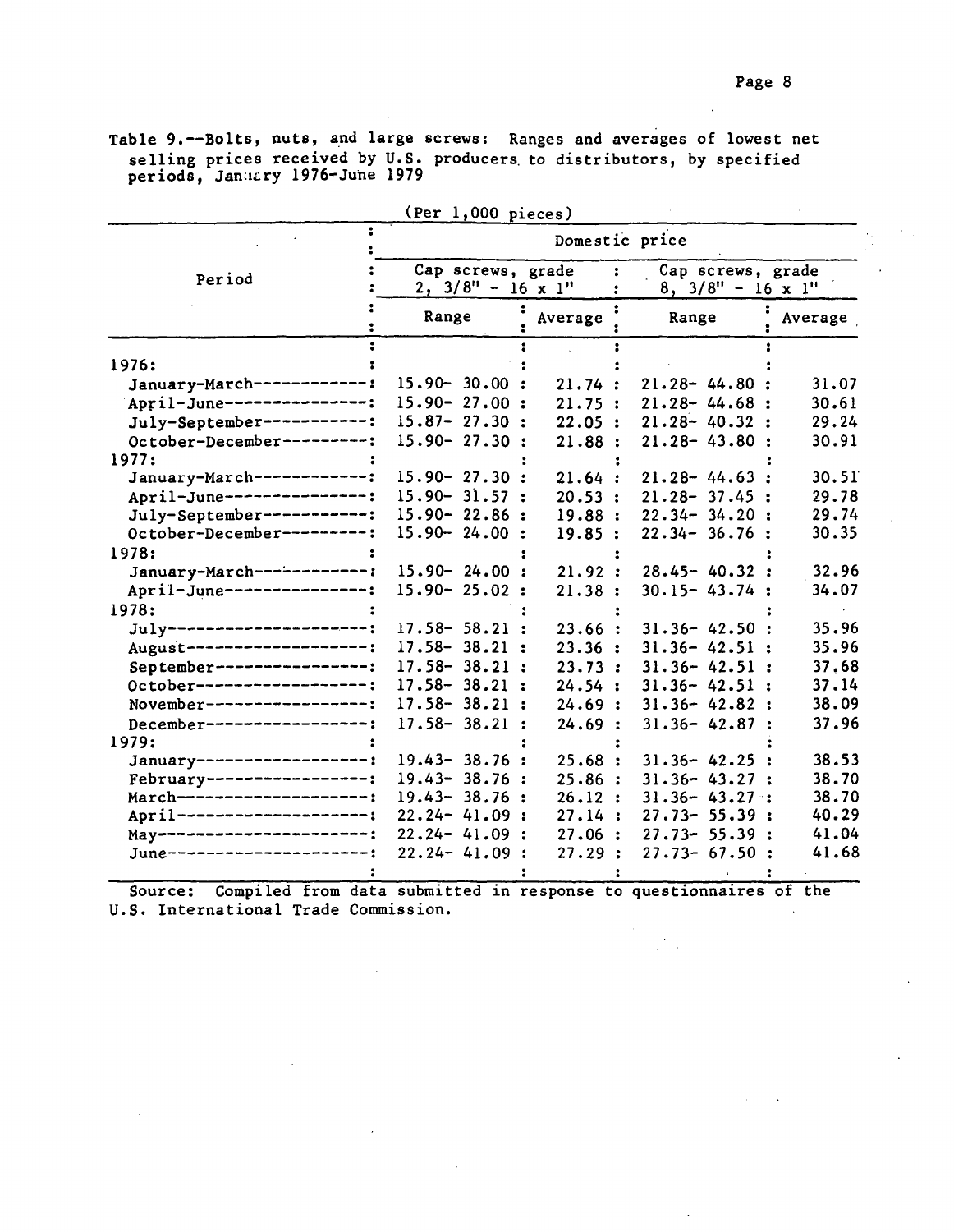Table 10.--Bolts, nuts, and large screws: Ranges and averages of lowest net selling prices received by U.S. producers to distributors, by specified periods, January 1976-June 1979

|                               |                                     | (Per 1,000 pieces) |  |         |  |                   |  |             |  |  |
|-------------------------------|-------------------------------------|--------------------|--|---------|--|-------------------|--|-------------|--|--|
|                               | Domestic price                      |                    |  |         |  |                   |  |             |  |  |
| Period                        | Hexagon nuts,<br>$1/\bar{4}$ " - 20 |                    |  |         |  | Hexagon nuts,     |  | $1/2" - 13$ |  |  |
|                               | Range                               |                    |  | Average |  | Range             |  | Average     |  |  |
| 1976:                         |                                     |                    |  |         |  |                   |  |             |  |  |
|                               | $2.69-$                             |                    |  |         |  |                   |  | 24.22       |  |  |
| January-March------------:    |                                     | 8.81:              |  | 5.66:   |  | $17.60 - 33.42$ : |  | 24.23       |  |  |
| April-June---------------:    | $2.69 -$                            | 8.80:              |  | 5.66:   |  | $17.60 - 33.02$ : |  |             |  |  |
| July-September-----------;    | $-2.63-$                            | 9.78:              |  | 5.85:   |  | $17.60 - 36.93$ : |  | 25.00       |  |  |
| October-December---------:    | $2.63-$                             | 9.83:              |  | 5.85:   |  | $17.60 - 28.40$ : |  | 23.84       |  |  |
| 1977:                         |                                     |                    |  |         |  |                   |  |             |  |  |
| January-March -------------:  | $2.59 -$                            | 8.82 :             |  | .5.72:  |  | $17.60 - 32.88$ : |  | 24.44       |  |  |
| April-June---------------;    | $2.59 -$                            | 8.70:              |  | 5.64:   |  | $17.60 - 32.98$ : |  | 24.23       |  |  |
| July-September-----------:    | $3.06 -$                            | 8.59:              |  | 6.33:   |  | $18.48 - 29.68$ : |  | 23.52       |  |  |
| October-December---------:    | $3.40 -$                            | 8.76:              |  | 6.45:   |  | $18.48 - 31.67$ : |  | 24.42       |  |  |
| 1978:                         |                                     |                    |  |         |  |                   |  |             |  |  |
| January-March-------------:   | $3.75 -$                            | 9.00:              |  | .6.50:  |  | $18.48 - 34.02$ : |  | 25.80       |  |  |
| April-June---------------:    | $4.00 -$                            | 9.90:              |  | 6.58:   |  | $18.48 - 37.26$ : |  | 26.20       |  |  |
| 1978:                         |                                     |                    |  |         |  |                   |  |             |  |  |
| July-----------------------   |                                     | $4.03 - 11.31$ :   |  | 7.66:   |  | $19.44 - 37.80:$  |  | 28.22       |  |  |
| August--------------------;   | $4.03 -$                            | 9.90:              |  | 7.31:   |  | $19.44 - 37.80:$  |  | 28.40       |  |  |
| September-----------------;   | $4.03 -$                            | 9.90:              |  | 7.49:   |  | $19.44 - 37.80:$  |  | 28.90       |  |  |
| 0ctober--------------------   | $4.03 -$                            | 9.90:              |  | 7.51:   |  | $19.44 - 37.80$ : |  | 29.04       |  |  |
| November------------------:   |                                     | $4.03 - 12.27$ :   |  | 7.84:   |  | $19.44 - 37.26$ : |  | 28.15       |  |  |
| December-------------------   | $4.03 -$                            | 9.90:              |  | 7.55:   |  | $19.44 - 37.26$ : |  | 28.26       |  |  |
| 1979:                         |                                     |                    |  |         |  |                   |  |             |  |  |
| January -------------------;  | $4.20 -$                            | 9.90:              |  | 7.62:   |  | $21.97 - 37.26$ : |  | 30.03       |  |  |
| February-------------------:  |                                     | $4.20 - 10.98:$    |  | 7.93:   |  | $21.97 - 41.04$ : |  | 30.51       |  |  |
| March----------------------   | $4.20 -$                            | 6.98:              |  | 7.91:   |  | $21.97 - 41.04$ : |  | 30.44       |  |  |
| April ----------------------; |                                     | $4.21 - 10.98:$    |  | 8.48:   |  | $24.90 - 41.04:$  |  | 31.88       |  |  |
| May-----------------------;   |                                     | $4.25 - 10.98:$    |  | 8.44:   |  | $24.90 - 41.04$ : |  | 32.38       |  |  |
| June-----------------------   |                                     | 4.27- 10.98 :      |  | 8.26:   |  | $24.90 - 41.04:$  |  | .32.89      |  |  |
|                               |                                     |                    |  |         |  |                   |  |             |  |  |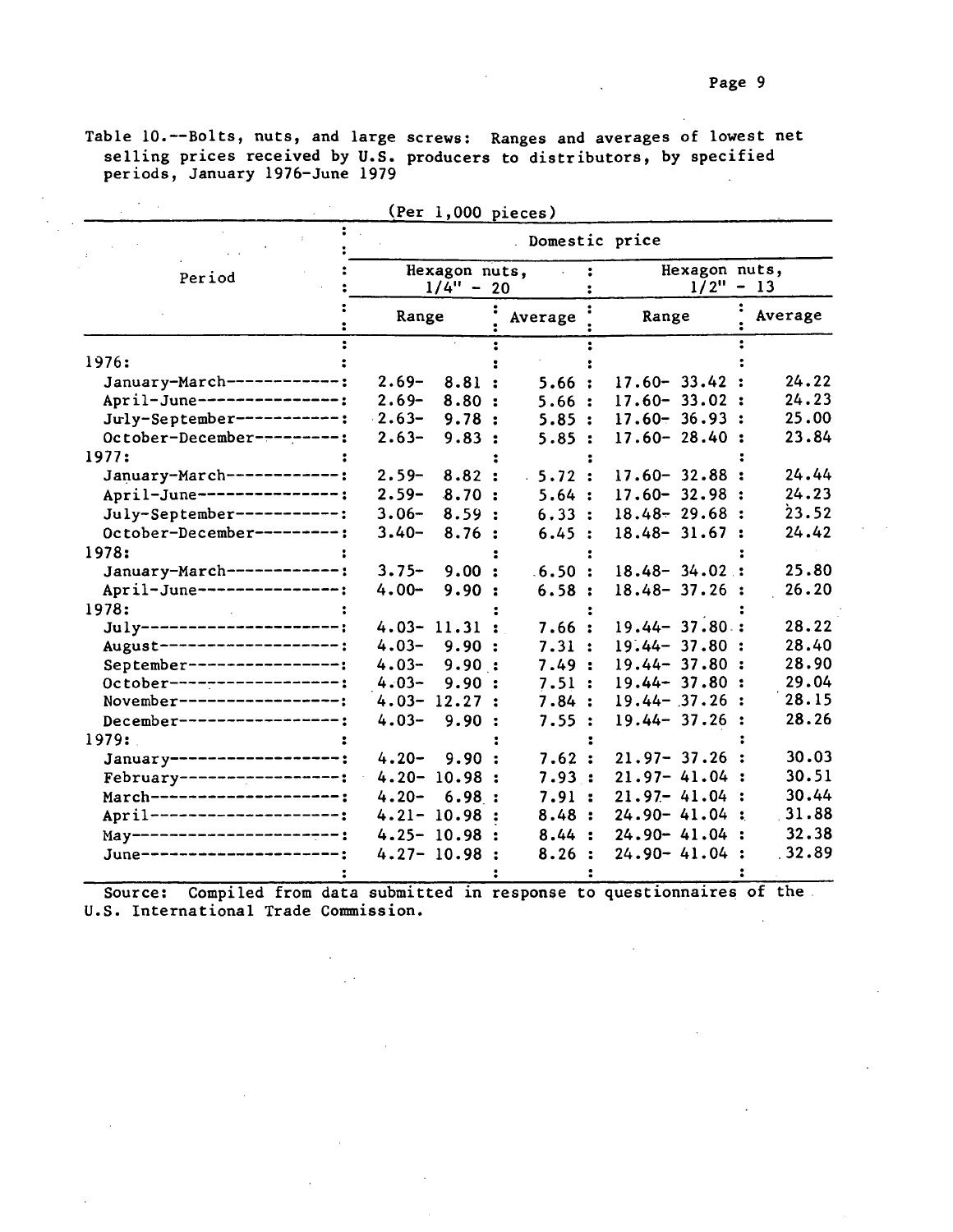Page 10

Table 11.--Bolts, nuts, and large screws: Ranges and averages of lowest net selling prices received by U.S. producers on sales to distributors, by specified periods, January 1976-June 1979

|                                             |                                                                          |  | (In thousands of pieces) |                                    |                    |         |
|---------------------------------------------|--------------------------------------------------------------------------|--|--------------------------|------------------------------------|--------------------|---------|
|                                             | Domestic price                                                           |  |                          |                                    |                    |         |
| Period                                      | Structural bolts, A325<br>$\ddot{\phantom{a}}$<br>with nut, $3/4$ " x 2" |  |                          | Carriage bolts,<br>$3/8$ " x $3$ " |                    |         |
|                                             | Range                                                                    |  | Average                  |                                    | Range              | Average |
| 1976:                                       |                                                                          |  |                          |                                    |                    |         |
| January-March-----------: 189.43- 352.90 :  |                                                                          |  |                          |                                    | $33.40 - 74.40$ :  | 49.46   |
| April-June--------------: 194.95- 357.00 :  |                                                                          |  | 289.66 :                 |                                    |                    | 48.78   |
| July-September----------: 199.30- 357.00 :  |                                                                          |  | 308.26:                  |                                    | $33.40 - 66.96:$   |         |
| October-December--------: 162.55- 339.20 :  |                                                                          |  | 293.23:                  |                                    | $33.40 - 66.96:$   | 50.55   |
| 1977:                                       |                                                                          |  | 272.34:                  |                                    | $33.40 - 66.96:$   | 50.70   |
| January-March-----------: 215.00- 339.20 :  |                                                                          |  | 281.75:                  |                                    | $33.40 - 55.80:$   | 47.78   |
| April-June--------------: 215.00- 339.20 :  |                                                                          |  | 282.92 :                 |                                    | $33.40 - 65.10$ :  | 45.99   |
| July-September----------: 215.00- 321.31 :  |                                                                          |  | 283.11 :                 |                                    | $33.40 - 55.80$ :  | 43.57   |
| October-December--------: 215.00- 321.30 :  |                                                                          |  | 278.76:                  |                                    | $33.40 - 59.52$ :  | 44.53   |
| 1978:                                       |                                                                          |  |                          |                                    |                    |         |
| January-March-----------: 216.41- 343.80 :  |                                                                          |  | 299.46 :                 |                                    | $33.40 - 59.52$ :  | 44.68   |
| April-June--------------: 246.89- 343.80 :  |                                                                          |  | 314.20:                  |                                    | $37.40 - 59.52$ :  | 45.90   |
| 1978:                                       |                                                                          |  |                          |                                    |                    |         |
| July--------------------: 249.35- 343.80 :  |                                                                          |  | 314.61:                  |                                    | $37.40 - 44.70$ :  | 58.94   |
| August------------------: 149.35- 343.80 :  |                                                                          |  | 316.42:                  |                                    | $42.72 - 144.70:$  | 58.98   |
| September---------------: 249.35- 343.80 :  |                                                                          |  | 313.63:                  |                                    | $37.40 - 144.70$ : | 59.24   |
| October-----------------: 249.35- 343.80 :  |                                                                          |  | 317.18:                  |                                    | $37.40 - 149.14$ : | 59.86   |
| November------------------:                 | $249.35 - 343.80:$                                                       |  | 324.17:                  |                                    | $37.40 - 149.14$ : | 62.11   |
| December-----------------;                  | $249.35 - 343.80:$                                                       |  | 319.99:                  |                                    | $37.40 - 149.14$ : | 60.80   |
| 1979:                                       |                                                                          |  |                          |                                    |                    |         |
| January-----------------: 249.35- 343.80 :  |                                                                          |  | 318.63:                  |                                    | $48.06 - 149.14$ : | 66.11   |
| February-----------------: 249.35- 388.50 : |                                                                          |  | 330.08:                  |                                    | $48.06 - 149.14$ : | 66.49   |
| March-------------------: 249.35- 388.50 :  |                                                                          |  | 328.90:                  |                                    | $49.46 - 149.14$ : | 67.29   |
| April--------------------: 266.72- 388.50 : |                                                                          |  | 345.94:                  |                                    | $45.64 - 149.96:$  | 68.89   |
| May----------------------: 266.72- 420.00 : |                                                                          |  | 351.68:                  |                                    | $49.87 - 149.96:$  | 69.49   |
| June--------------------: 266.72- 420.00 :  |                                                                          |  | 346.57:                  |                                    | 49.98-149.96 :     | 69.89   |
|                                             |                                                                          |  |                          |                                    |                    |         |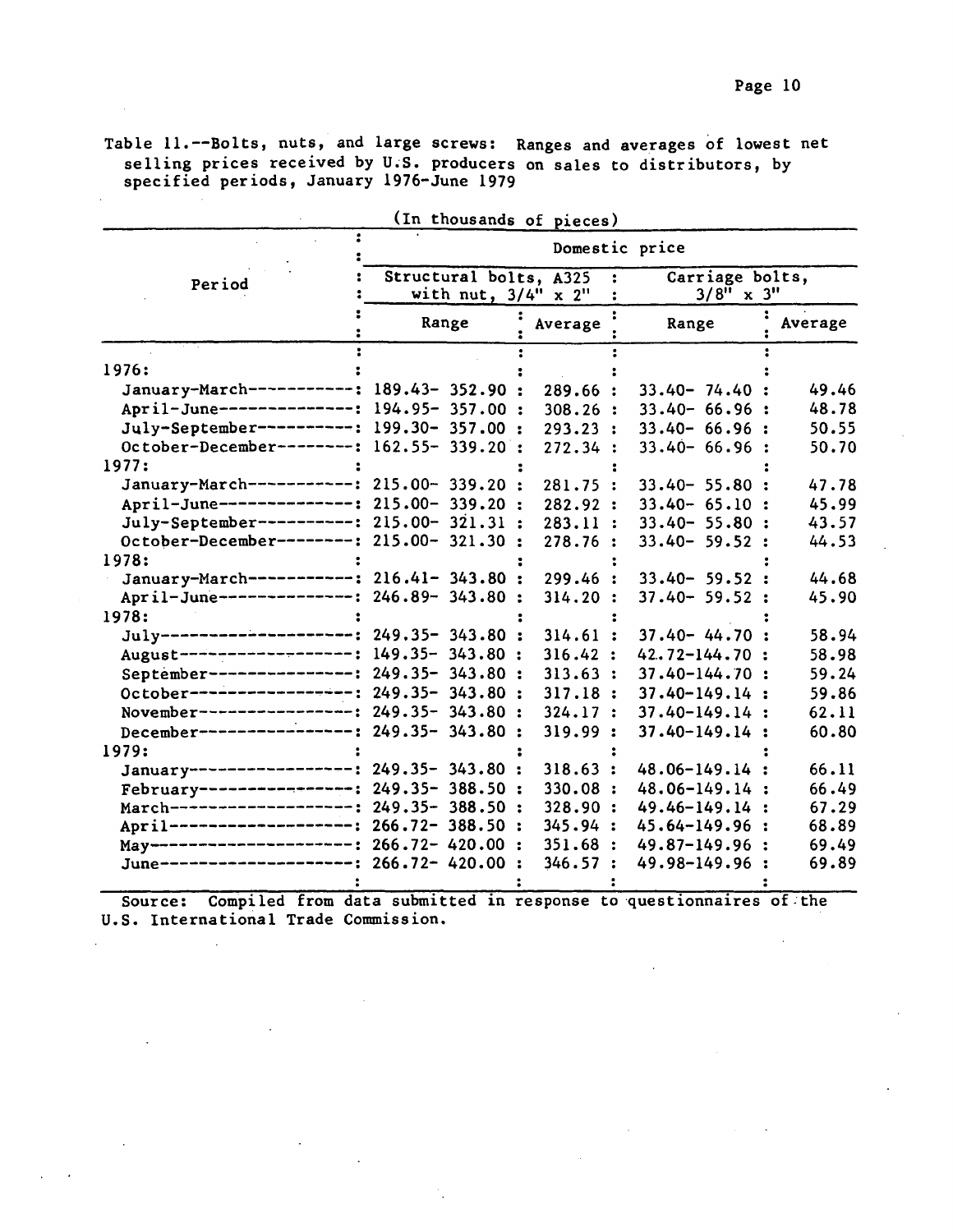### Library Cataloging Data

U.S. International Trade Commission. Bolts, nuts, and large screws of iron or steel: U.S. production, shipments, imports, exports, apparent consumption, employment, man-hours, and prices, second calendar quarter, 1979. Report to the President on investigation no. 332-103 under section 332 of the Tariff act of 1930. Washington, 1979.

10 p. illus. 28 cm. (USITC Publication 1000)

1. Bolts and nuts. 2. Screws. I. Title.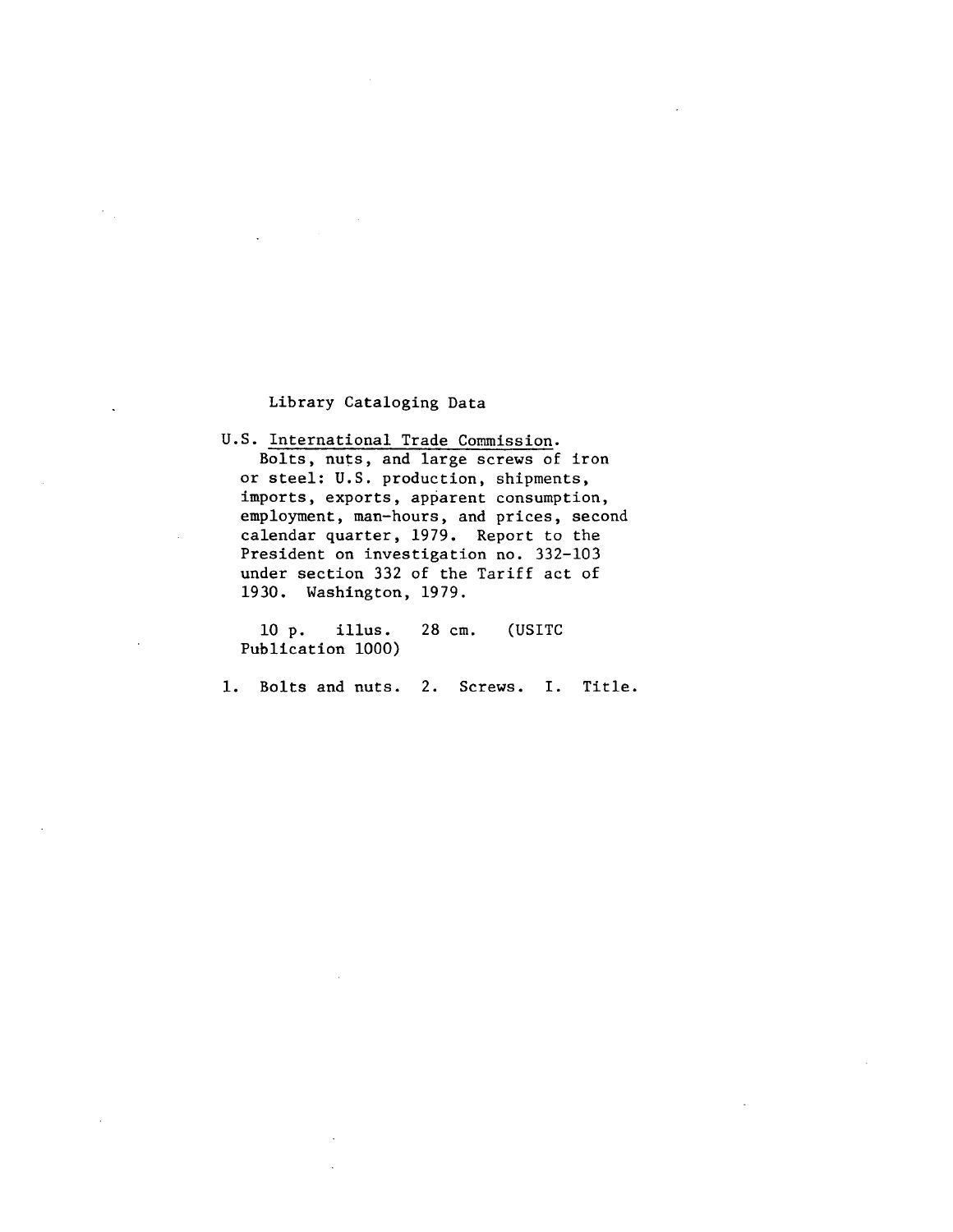### UNITED STATES INTERNATIONAL TRADE COMMISSION WASHING'fON. O.C. 20436

 $\begin{minipage}{0.5\linewidth} \begin{tabular}{l} \hline \textbf{r} & \textbf{r} \\ \textbf{r} & \textbf{r} \\ \textbf{r} & \textbf{r} \end{tabular} \end{minipage} \begin{minipage}{0.5\linewidth} \begin{tabular}{l} \hline \textbf{r} \\ \textbf{r} \end{tabular} \end{minipage} \begin{minipage}{0.5\linewidth} \begin{tabular}{l} \hline \textbf{r} \\ \textbf{r} \end{tabular} \end{minipage} \end{minipage} \begin{minipage}{0.5\linewidth} \begin{tabular}{l} \hline \textbf{r} \\ \textbf{$ OFFICIAL BUSINESS

ADDRESS CORRECTION REQUESTED

# Postage And Fees Paid U.S. International Trade Commission



 $\epsilon$ 

 $\sim$ 

 $\sim 100$ 

### ADDRESS CHANGE

O Remcve from List

O Change as Shown Please detach address label and mail to address<br>shown above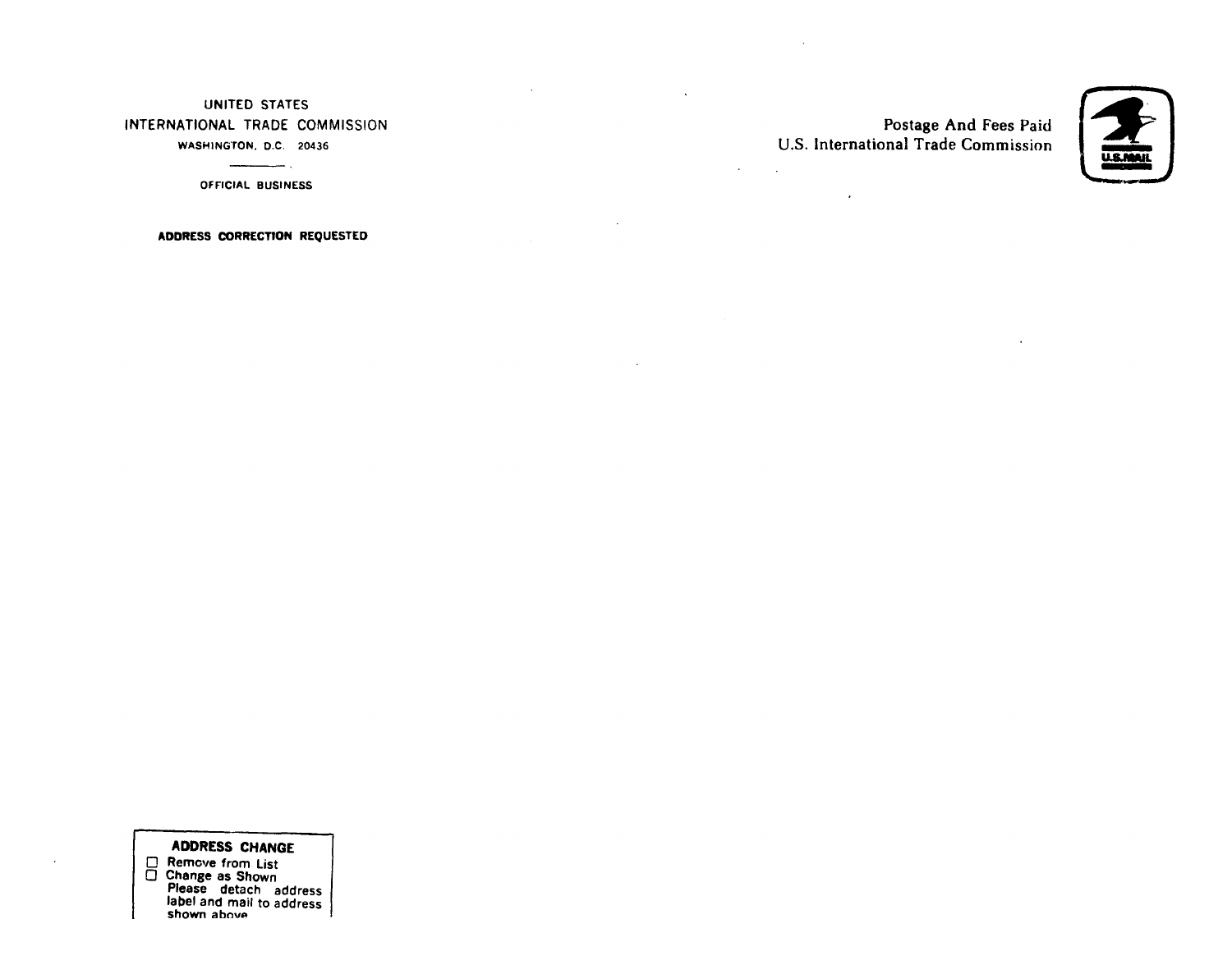# SYNTHETIC ORGANIC CHEMICALS

where the contract of the contract of the contract of the contract of the contract of the contract of the contract of the contract of the contract of the contract of the contract of the contract of the contract of the con

 $\sim 10^{11}$  km s  $^{-1}$ 

Jnited States Production and Sales, 1978 

USITC PUBLICATiON iOOi